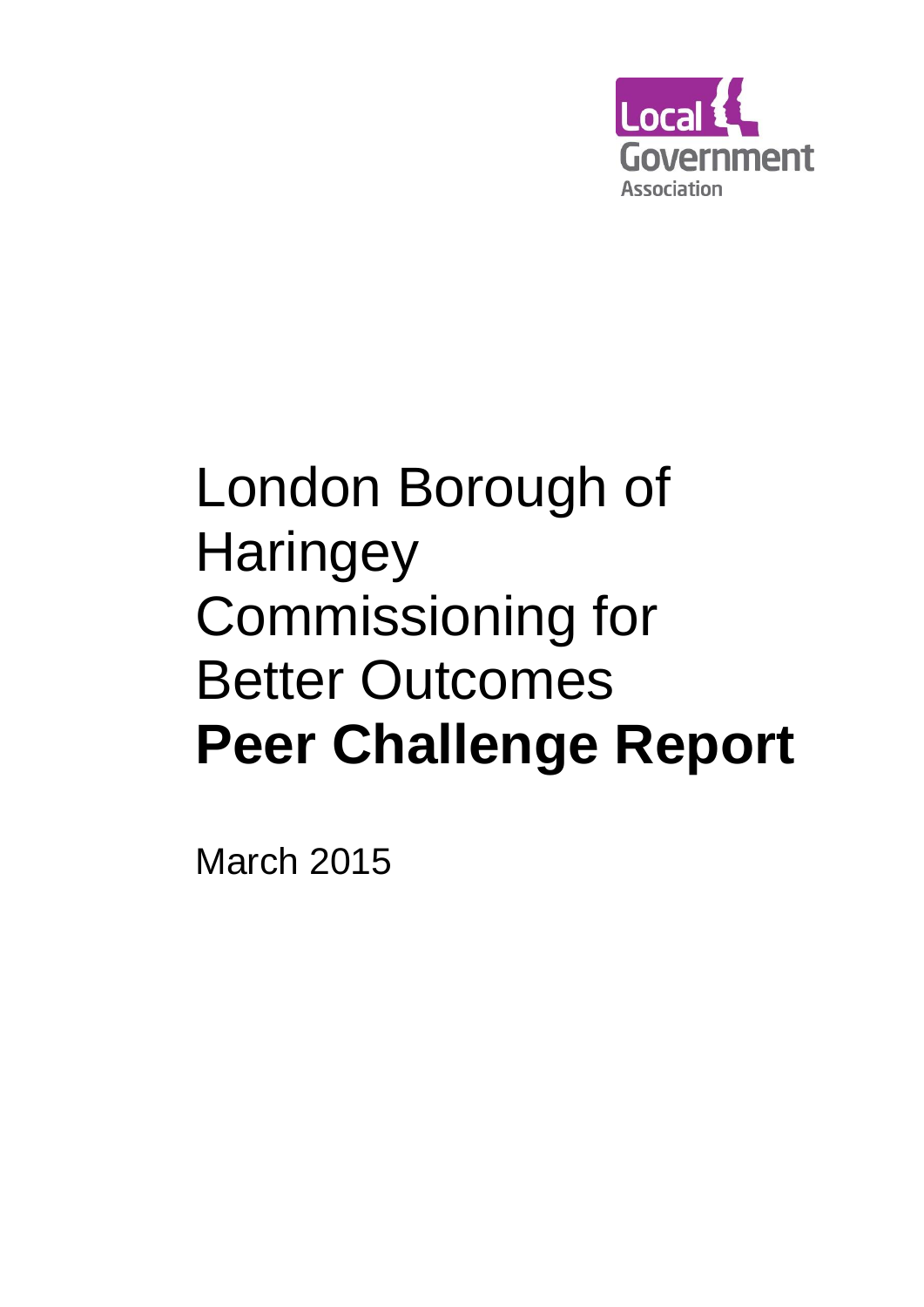## **Table of contents**

| Person Centred and Outcomes Focused 9              |  |
|----------------------------------------------------|--|
|                                                    |  |
|                                                    |  |
| Promotes a Sustainable and Diverse Market Place 17 |  |
| Home Care / Care Support Enablement 20             |  |

Appendix 1 – Commissioning for Better Outcomes Standards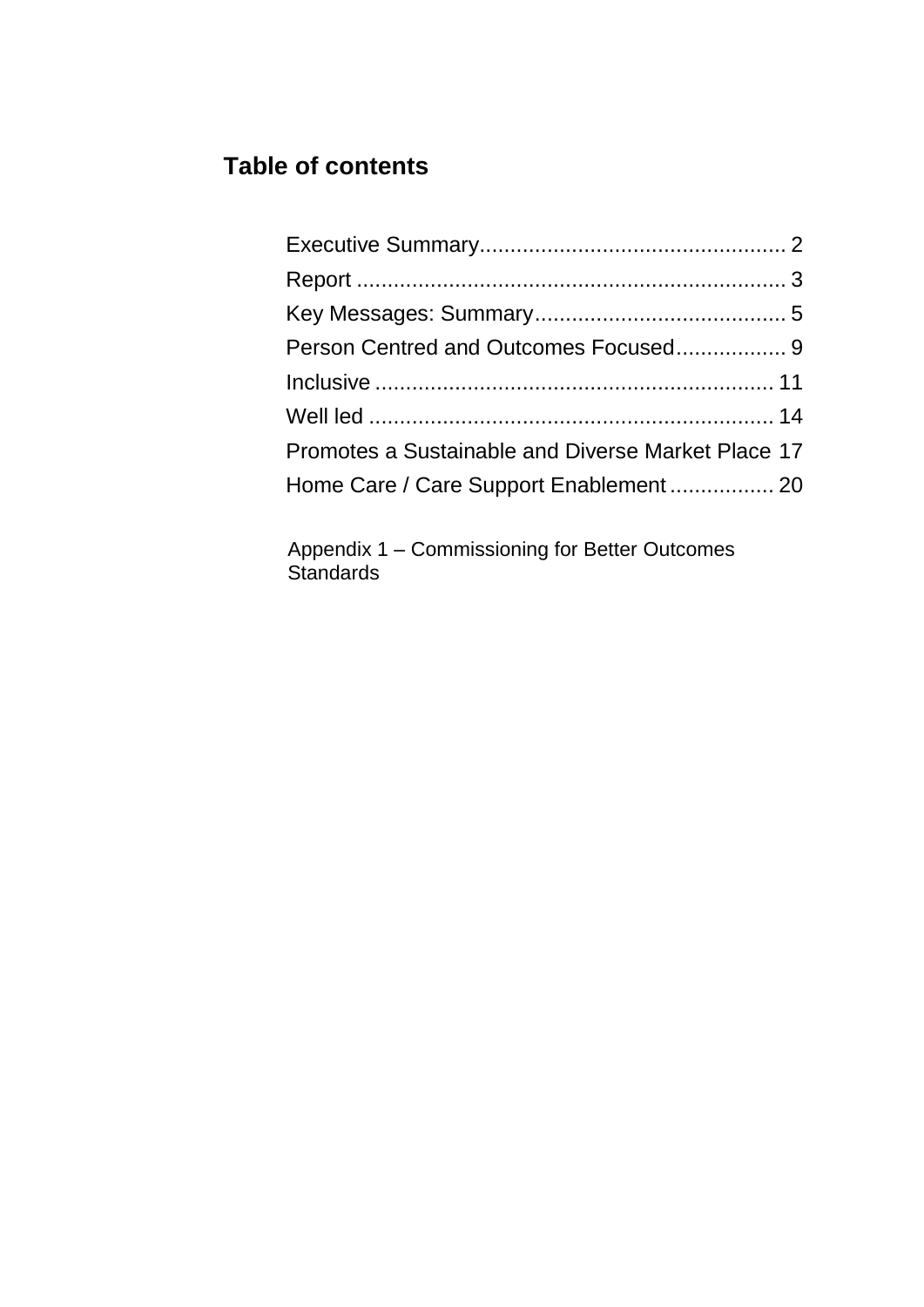# **Executive Summary**

London Borough of Haringey requested that the Local Government Association undertake a Commissioning for Better Outcomes Peer Challenge at the Council and with partners. The work was commissioned by Beverley Tarka, Interim Director of Adult Social Services, London Borough of Haringey who was the client for this work. She was seeking an external view on the quality of commissioning activity at London Borough of Haringey in the Adults Social Care department and with partners to deliver effective outcomes. The Council intends to use the findings of this peer challenge as a marker on its improvement journey. The specific scope of the work was to consider where commissioning is:

- a) Currently in progress: improving outcomes (carers, access to information, advice and guidance, new strategic partner)
- b) In development (promoting independence through re-ablement and adopting an outcomes based approach to provision of domiciliary care)
- c) The governance framework for commissioning, (joint arrangements with the CCG through the BCF and the recently established Health and Care Integration Programme and the Corporate Plan)
- d) The use of systems, processes and procedures including those processes set up for integration between health and social care.

A peer challenge is designed to help an authority and its partners assess current achievements, areas for development and capacity to change. The peer challenge is not an inspection. Instead it offers a supportive approach, undertaken by friends – albeit 'critical friends'. It aims to help an organisation identify its current strengths, as much as what it needs to improve. But it should also provide it with a basis for further improvement.

### **Strengths**

- There is strong leadership, vision and direction from senior management who have a clear insight into current position and required action
- There is clear political support for the adult social care and health agenda
- Strong corporate support for adult social care from Chief Executive and Deputy Chief Executive and the rest of the senior leadership team
- The workforce is committed and caring, with a strong focus on delivering outcomes for individuals
- There are a number of positive initiatives delivering positive for outcomes for those who access services, carers and the market place
- There are effective safeguarding arrangements in place across the partnership
- There is a strong commitment from the Council to engage service users, providers and partners

### **Areas for consideration**

• The quality of current frontline services needs to be maintained during the changes in structure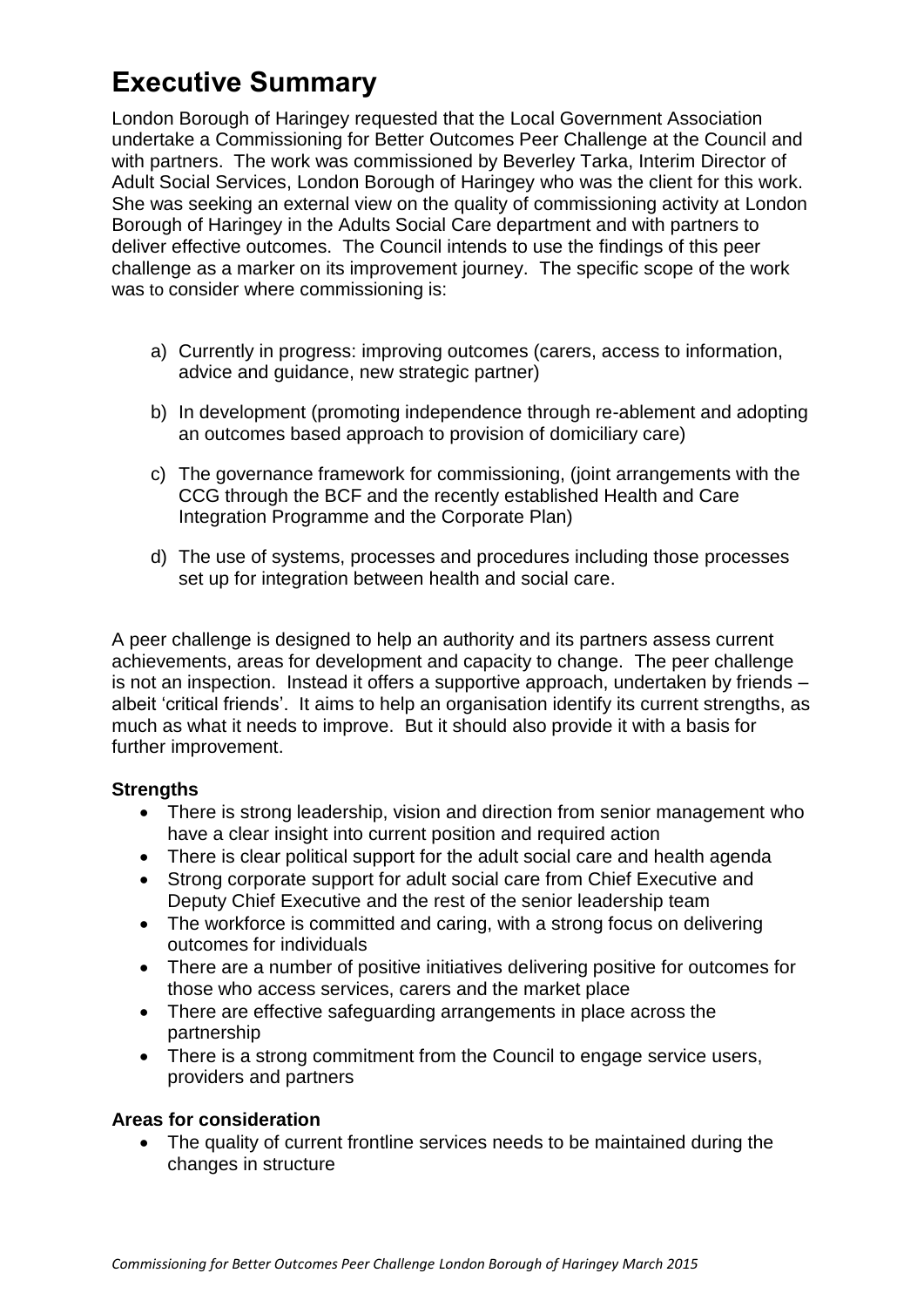- More needs to be done to proactively engage with and demonstrate that people with lived experience, care providers and staff feel that they are being listened to
- The Front Door arrangements need to be addressed so that people enquiring about services are respectfully and appropriate dealt with
- Existing change plans need to be reviewed and where possible governance arrangements aligned so that areas for action can be prioritised; maximising capacity whilst maintaining pace. This work should be undertaken in the context of greater integration with Health.

The report includes detailed comment across the Commissioning for Better Outcomes Standards as well as specific answers to the scoping questions posed to help London Borough of Haringey and partners to continue to develop and improve.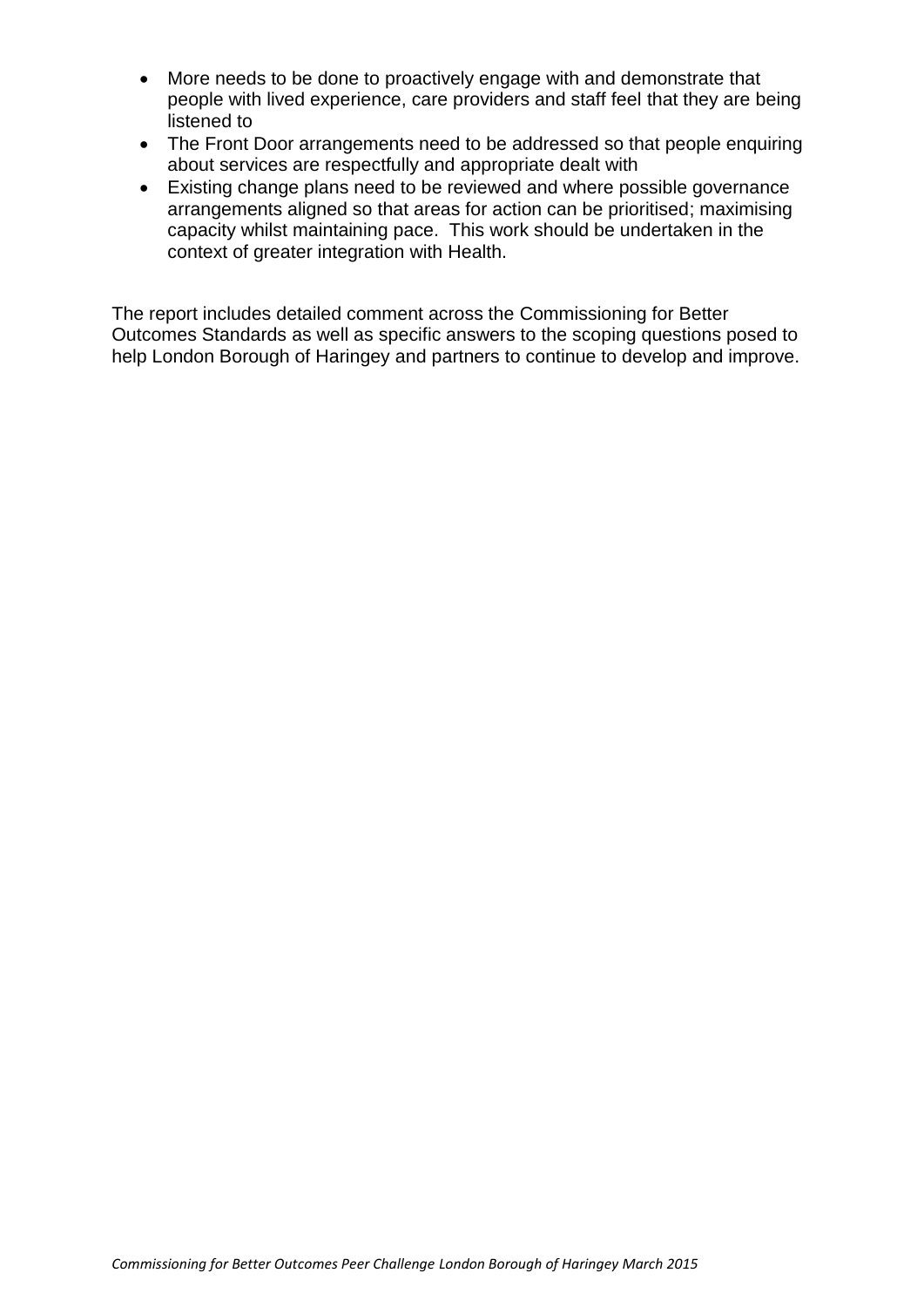# <span id="page-4-0"></span>Report **Background**

- 1. London Borough of Haringey requested that the Local Government Association undertake a Commissioning for Better Outcomes Peer Challenge at the Council and with partners. The work was commissioned by Beverley Tarka, Interim Director of Adult Social Services, London Borough of Haringey, who was the client for this work. She was seeking an external view on the quality of commissioning activity at London Borough of Haringey in the Adults Social Care department and with partners to deliver effective outcomes. The Council intends to use the findings of this peer challenge as a marker on its improvement journey. The specific scope of the work was to consider where commissioning is:
	- a) Currently in progress: improving outcomes (carers, access to information, advice and guidance, new strategic partner)
	- b) In development (promoting independence through re-ablement and adopting an outcomes based approach to provision of domiciliary care)
	- c) The governance framework for commissioning, (joint arrangements with the CCG through the BCF and the recently established Health and Care Integration Programme and the Corporate Plan)
	- d) The use of systems, processes and procedures including those processes set up for integration between health and social care.
- 2. A peer challenge is designed to help an authority and its partners assess current achievements, areas for development and capacity to change. The peer challenge is not an inspection. Instead it offers a supportive approach, undertaken by friends – albeit 'critical friends'. It aims to help an organisation identify its current strengths, as much as what it needs to improve. But it should also provide it with a basis for further improvement.
- 3. The benchmark for this peer challenge was the Commissioning for Better Outcomes Standards (Appendix 1). These were used as headings in the feedback with an addition of the scoping questions outlined above. There are 12 standards grouped into four domains:
	- Person-centred and outcomes-focused
	- Inclusive
	- Well led
	- Promotes a sustainable and diverse market place
- 4. The members of the peer challenge team were:
	- **Sandie Keene,** LGA Improvement Advisor and ex-DASS Leeds
	- **Angela Parry,** Service Manager: Commissioning Contracting and Performance, RB Kingston upon Thames
	- **Pratima Solanki,** Divisional Director, Strategic Commissioning, Families, LB Waltham Forest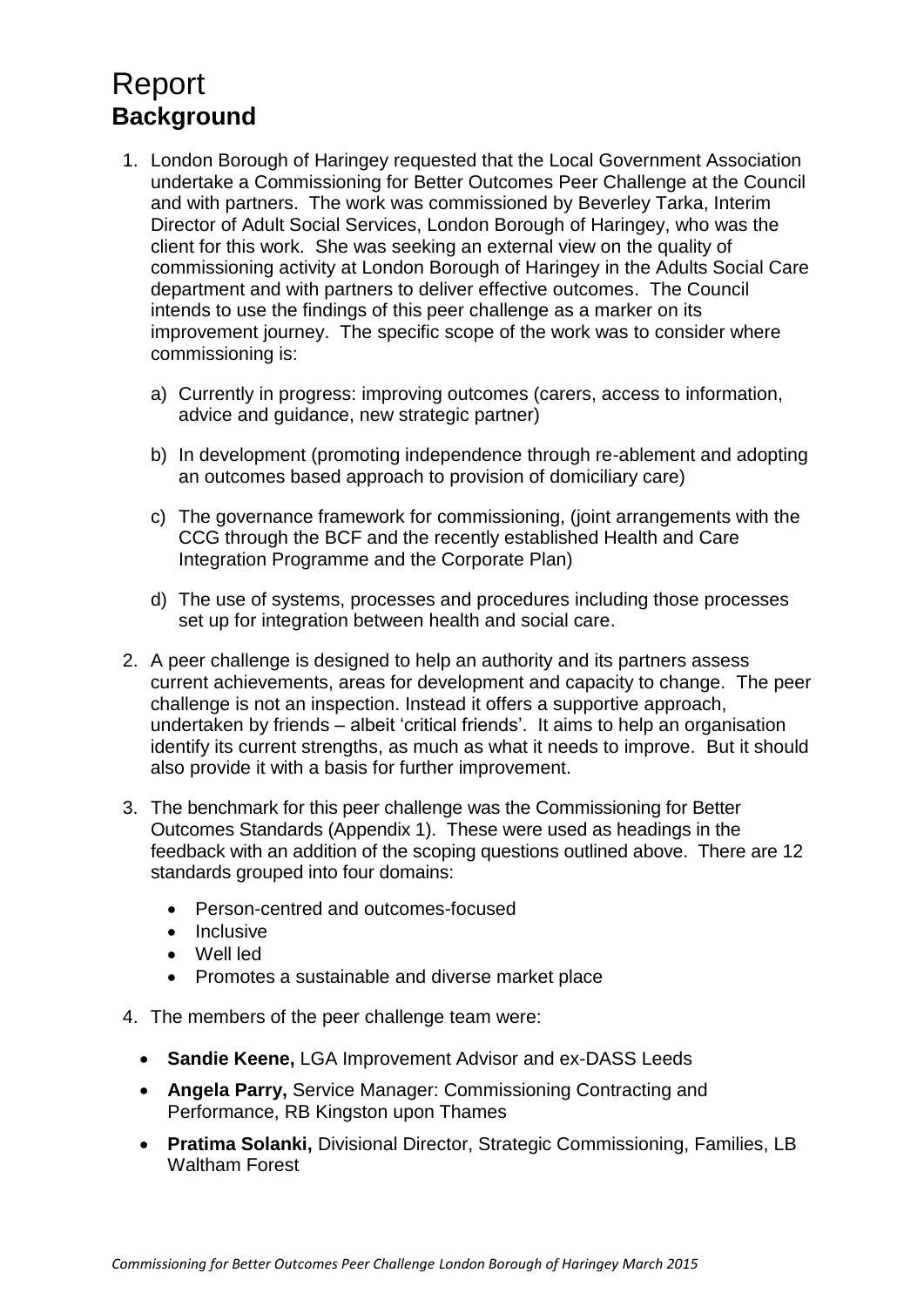- **Dr Simon Willson,** Head of Performance Management and Quality Assurance, Cambridgeshire County Council
- **Colin Angel,** Policy Director, UKHCA
- **Councillor Richard Watts,** Leader, LB Islington
- **Isaac Samuels,** Expert by Experience, NCAG member (National Coproduction Advisory Group)
- **Jordan Shamsoo,** Personal Assistant for Mr Samuels
- **Jonathan Trubshaw**, Challenge Manager, Local Government Association
- 5. The team was on-site from  $24^{th} 27^{th}$  March 2015. To effectively deliver the strengths and areas for consideration in this report the peer challenge team reviewed over twenty documents, held 55 meetings and met and spoke with at least 115 people over four on-site days. In total the Team spent over 400 hours working on this project with Haringey, the equivalent of over 57 working days. The programme for the on-site phase included activities designed to enable members of the Team to meet and talk to a range of internal and external stakeholders. These activities included:
	- interviews and discussions with councillors, officers, partners and providers
	- focus groups with managers, practitioners, frontline staff and people who access services and carers
	- reading a range of documents provided by the Council, including a Self-Assessment against the Commissioning for Better Outcomes Standards
- 6. The LGA would like to thank Beverley Tarka, Interim Director of Adult Social Services and her colleagues for agreeing to be one of the Commissioning for Better Outcomes Peer Challenge pilots at very short notice and the excellent job they did to make the detailed arrangements for a complex piece of work with a wide range of members, staff, partners, those who access services, carers, partners and others. The Peer Team would like to thank all those involved for their authentic, open and constructive responses during the challenge process and their obvious desire to improve outcomes. The team was made welcome and would in particular like to thank Beverley Tarka, Interim Director of Adult Social Services and Helen Constantine, Sima Khiroya and Ashraf Sahebdinfor their invaluable assistance in planning and undertaking this review.
- 7. Our feedback to the Council on the last day of the challenge gave an overview of the key messages. This report builds on the initial findings and gives a detailed account of the challenge.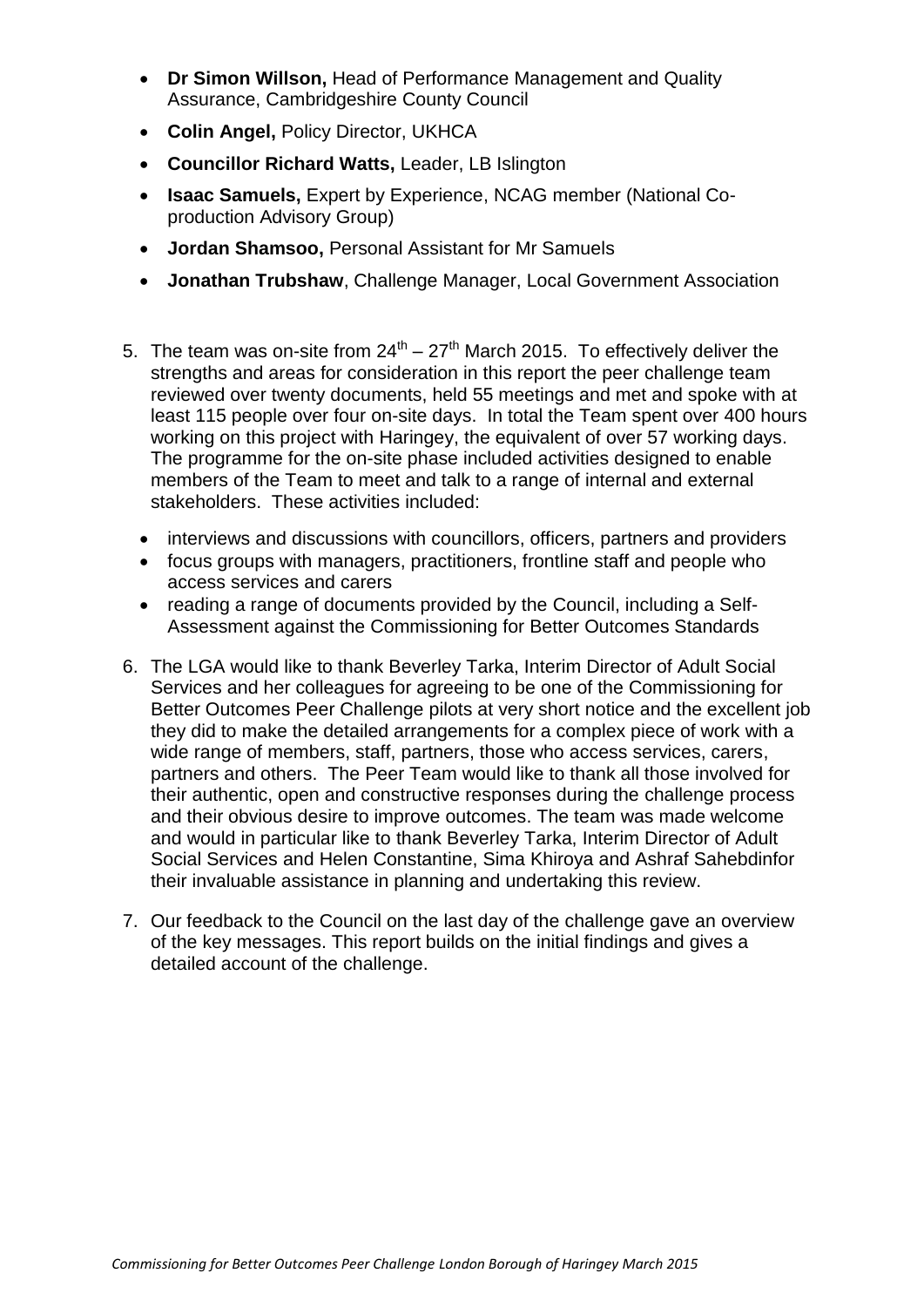## <span id="page-6-0"></span>**Key Messages: Summary**

### **Strengths**

- Strong leadership, vision and direction
- Committed and caring workforce
- Motivated and energetic senior staff
- Insight into current position and required action
- Strong political leadership
- Strong corporate working
- Strong focus on outcomes for individuals and models for intervention
- Effective safeguarding arrangements
- Commitment from the Council to engage service users, providers and partners

### **Areas for consideration**

- Current frontline services quality and recruitment
- Engagement/listening
	- People with lived experience
	- All care providers
	- Staff
- Target operating model/front door
- Simplification/prioritisation of change management (governance, pace and capacity)
- 8. Haringey has clear leadership, vision and direction. Senior managers and politicians set out what they want to achieve and this is supported by clear documentation, especially the corporate plan. A great deal of effort has gone into consulting and engaging with people on the financial issues facing the authority and how these will impact on Adult Social Care (ASC). However, the timing of publicity and involvement of key stakeholders created considerable tension. This has not been an easy process and significant changes are now being carried through.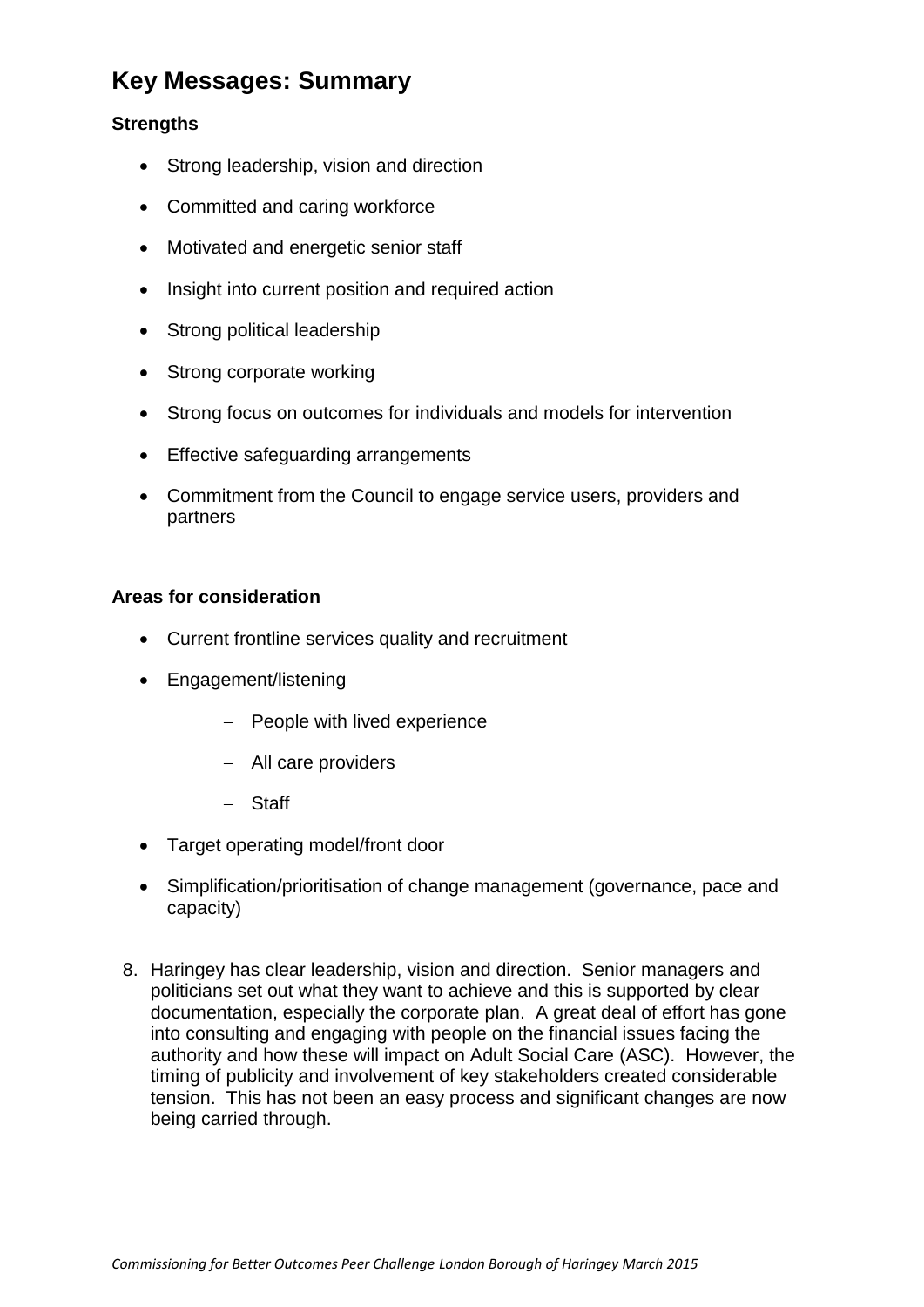- 9. When discussing the commissioning work of the adults social care department with politicians it was clear that there is clear political support at London Borough of Haringey for the adult social care and health agenda.
- 10.There is also strong corporate support for ASC from the Chief Executive and the Deputy Chief Executive, who is responsible for the on-going work of the department, as well as from the rest of the senior leadership team. There is a clear understanding of the work of ASC and how it impacts on and is impacted by, developments and changes in other departments.
- 11.The senior leadership of ASC have a clear understanding of the issues they are facing and are enthusiastic about addressing them. People are motivated and willing to engage with staff, partners, providers and services users to improve services. A greater understanding of the provider market for older people is required in order for the Local Authority to assure sustainable future for care.
- 12.The workforce is committed and caring. There was evidence of work with carers and service users in ways that focus on outcomes for individuals by using personalised models for intervention.
- 13.The Team heard examples of effective safeguarding arrangements, supported by strengthening governance to meet the requirements of the Care Act. The council has good relationships with partners, especially Health and the Police. There are examples of effective co-location, which helps speed up inter-agency communication and through systems, such as MARAC, that ensures people's issues are addressed in a thorough and timely manner.
- 14.Changes to current structures are causing uncertainty amongst frontline staff. More needs to be done to ensure that they are regularly up-dated as to changes in the department. At the same time recruitment needs to be addressed (potentially in partnership with other authorities) so that there is not an overreliance on agency staff.
- 15.Although there is a willingness to engage with staff, partners, provider, carers and service users, these groups do not necessarily feel they are listened to. Where plans are co-produced more needs to be done to demonstrate how people have influenced the councils thinking. More should be done to actively engage with people so that voice can be heard and be seen to be making a difference. There is good engagement with people with learning disabilities and the good practice here should be built upon to inform practice with other groups, such as older people.
- 16.The 'Front Door' arrangements need to be addressed. People enquiring about services need to have their requirements sensitively and appropriately assessed. Staff providing the first point of contact need to be fully trained and supported, with services being regularly and independently monitored to ensure they are of high quality.
- 17.It was clear to the Team that Haringey is actively pursuing the change agenda. There now needs to be clarity on which elements require specific attention and emphasis to ensure greatest impact. This needs to be done without losing overall pace and ambition. Existing action plans should be reviewed so that links can be made between them.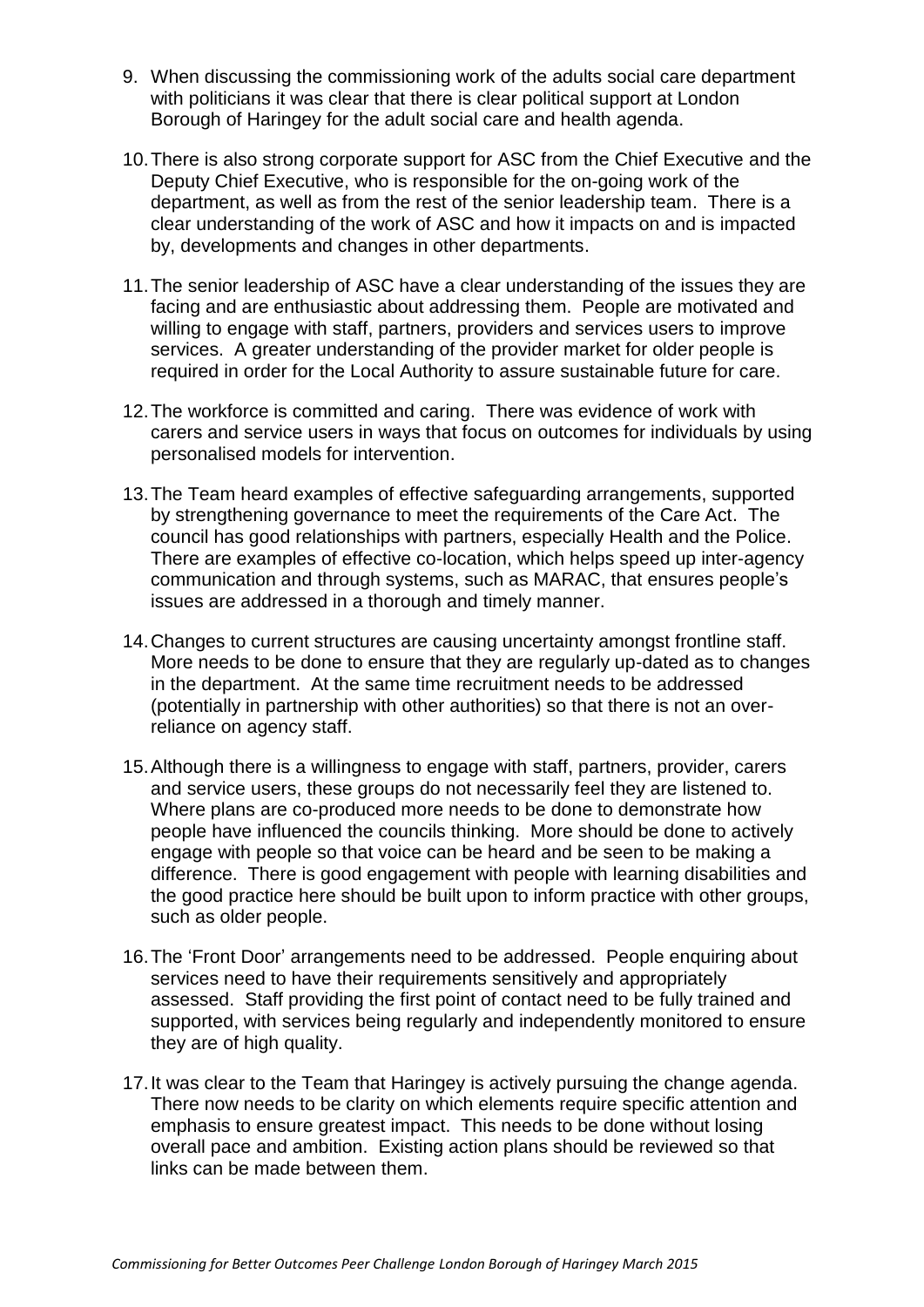## **Person-centred and outcome focused**

## **Strengths**

- Strong vision and leadership for improved outcomes and independence (1)
- Some good examples of personalised approaches for individuals (Direct payments, Safeguarding, LD) (1)
- Good mental health framework process (1,2)
- Considerable support for personalisation approach (1)
- Direction to recognise asset based approach and developments for prevention and early intervention (1)
- Positive work towards developing a Target Operating Model 1,2)
- Some positive feedback from carers on the outcome focus of care plans (1.2)
- Awareness of safeguarding excellent, response well managed (1,2)
- Strong partnerships focussed around outcomes (Health and Police) (1)

#### **Areas for Consideration**

- Awareness that there is still a long way to go  $(1,2,3)$
- Urgent concern about quality of front door experience for the public  $(1,2)$
- Vision not yet fully owned or demonstrated throughout the organisation and partners (1,2,3)
- Vision and delivery not yet aligned  $-$  delivery plans not yet in place  $(1,2,3)$
- Not yet reached frontline staff tipping point to change culture and practice towards outcomes within constrained budgets (1,2)
- Direct Payments and Personal Budget holders need help with understanding systems, processes and buying care (1,2,3)
- Potential for Personal Budget holder's forum to be supported more (1,3)
- Key issue: engagement and being seen to listen (1,2)
- Attention to align risk levels and thresholds (Police and providers) (1,2)
- Service users & carers involved in the Adult Partnership Board are unclear how to engage (2)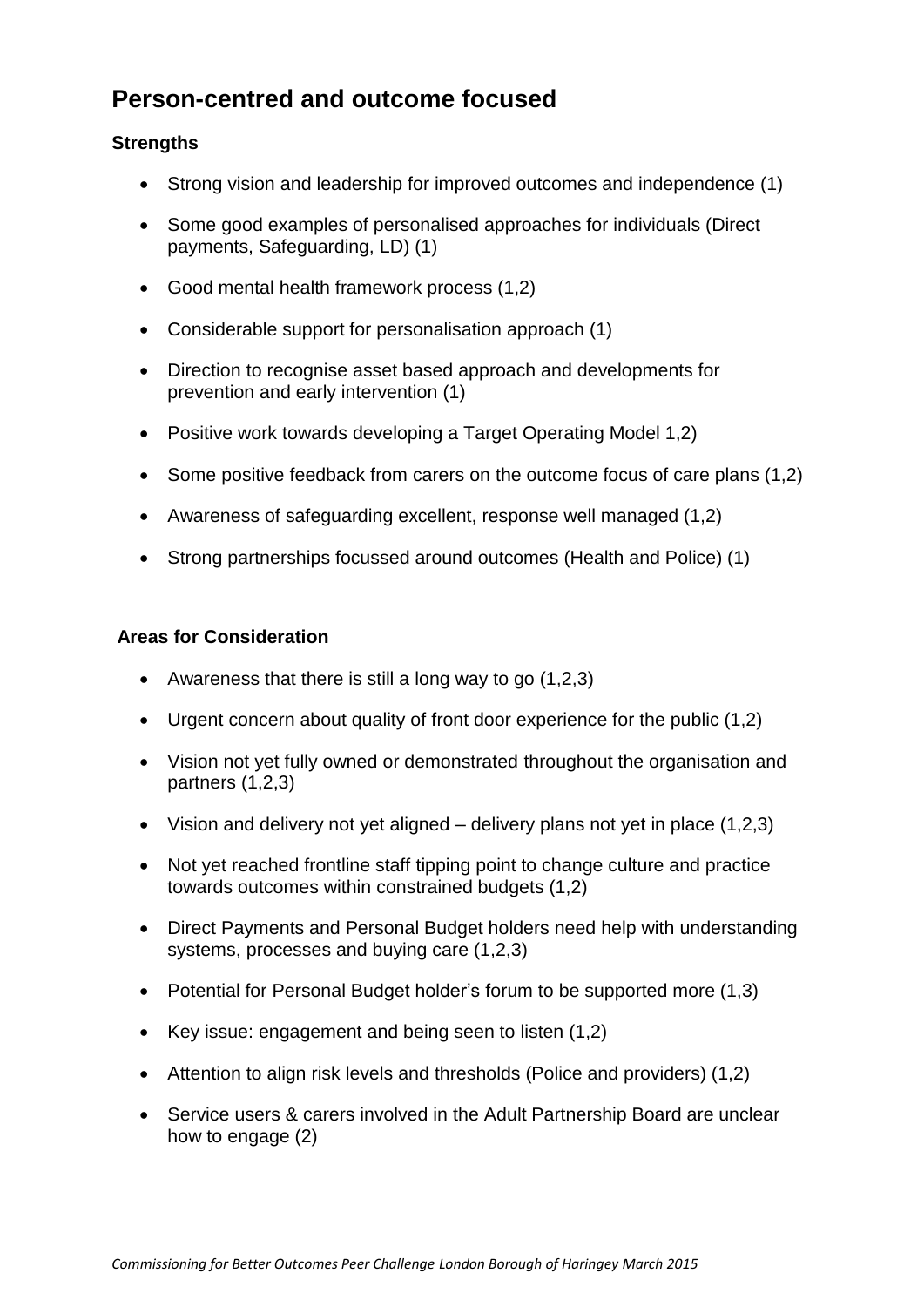- 18.There is clear leadership, both within the department and the Council as a whole that is driving a focus on outcomes and to ensure people maintain their independence for as long as possible. This was evidenced through the documentation that the Peer Team reviewed and from the discussions with senior staff and elected members. There was considerable support for the personalisation agenda and people who used services spoke positively about it. There was a high level of awareness around Safeguarding and responses were well managed.
- 19.The Peer Team were given some good examples from people who have experienced protection that they had received a personalised approach. These included examples of how direct payments had given people the flexibility they wanted, of how they had experienced the Safeguarding process and good outcomes for those who were Learning Disabled. The Team also heard some positive feedback from carers that care plans were outcome focused.
- 20.In the Team's view an excellent start had been made on developing the Mental Health outcomes framework and commissioning intentions. However, there was some concern that to work to the degree of depth that is being considered may take a long time and thought will need to be given as to how this is accomplished, particularly given the pace of change happening elsewhere in the department and the wider Council.
- 21.There is a clear direction to really look at an asset based approach and a recognition that this is a way to bring about change for prevention and early intervention.
- 22.The Team recognised the positive work that had been undertaken towards developing a Target Operating Model and that this was comprehensive. However, this needs to be taken forward with increased pace to ensure that the desired outcomes are achieved. There was a need to bring together the different work strands impacting on the future model of delivery to ensure coordinated change programme arrangements and clarity for staff, especially in relation to integrated Health and Care, and improved access arrangements for the public.
- 23.The Team was impressed with relationships with partners and the way in which partners worked together in an outcomes focussed approach. The positive attitude of the Police was particularly noteworthy. The language used in all organisations was changing, becoming similar and this indicated a coming together that should make for smoother inter-organisational working. The Team recognised that Heath was in a period of dynamic change and the Team heard concerns over the size and impact of required budget savings.
- 24.In the Team's view the service was well managed. There was awareness amongst senior staff that they had already undergone a considerable change and that there was still a long way to go.
- 25.A member of the Team undertook some 'Mystery Shopping' to gauge a service user's experience of the Front Door. Urgent action is needed to ensure people are spoken to and dealt with in a respectful and supportive manner that helps them have information about the services they may need (or for signposting elsewhere) without too many over-intrusive questions at the early stage of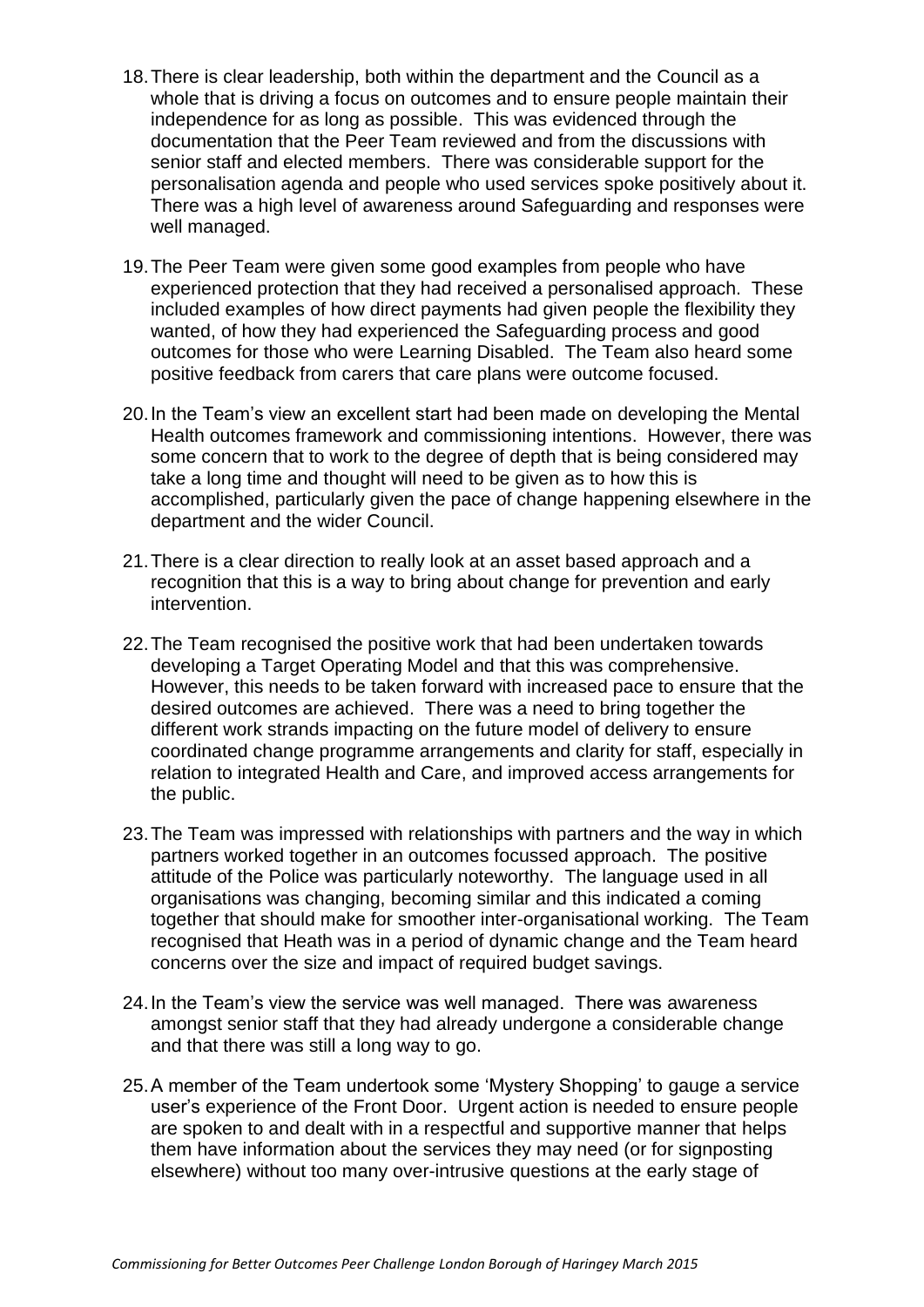enquiry. A robust Information Advice and Brokerage strategy needs to be put in place to enable customers to make informed choices. Information asked for by staff needs to be proportionate to the enquiry, person centred and fit for purpose to ensure where people meet the necessary criteria they are offered the appropriate services.

- 26.The Team recognised the significant effort that was going into the change management processes for the new structure. However, it is also important to maintain a grip on managing the work processes, including the management of waiting lists.
- 27.Some representatives from voluntary sector organisations and people with lived experience expressed concerns over changes in personnel and reported that they had heard there would be job losses at the Council. The Council needs to keep partners and service users informed of changes whilst balancing the sensitivity and need for confidentiality around the recruitment and retention of frontline staff.
- 28.Although the vision is clear there was uncertainty from some of the frontline staff that the Team spoke to about how this was going to be delivered. More work needs to be done to develop the culture shift away from being fearful about change to recognising what the changes mean for them and how they will improve outcomes for individuals.
- 29.On the whole the people that the Team met were positive about working for Haringey. More needs to be done to help people use the administrative systems so that they are empowered by them and not looking for ways to circumvent processes.
- 30.There is potential to use people far more in the co-production of services. Some good examples of individuals influencing the re-procurement of their services need to become the norm for all services not the exception. To support this, a co-production lead should be identified to set out a strategic approach that clearly identifies the business case for co-production. Support for this can be obtained from the National Co-production Advisory Group. More use of and support could be given to the Personalised Budgets forum, communicating the positive effects from this could be used to demonstrate how service users are influencing any resulting changes. Increasing engagement was a key theme from the people whom the Team met; they said that needed to feel listened to so that they could build confidence and trust in their relationships with the Council.
- 31.Police representatives reported that they are involved in long MARAC meetings (six hours plus). It was reported by some providers that the Safeguarding thresholds in Haringey were lower than in other Local Authority areas where they worked in and that elsewhere, more support was given at early stages of reported concern. More could be done to ensure that thresholds for safeguarding investigations are in line with other authorities.
- 32.Users and carers said that they needed more support and clearer guidance about their engagement in the Adults Board. They need to know their responsibilities and the processes for contributing, receiving feedback and timely notification of the outcomes of their involvement.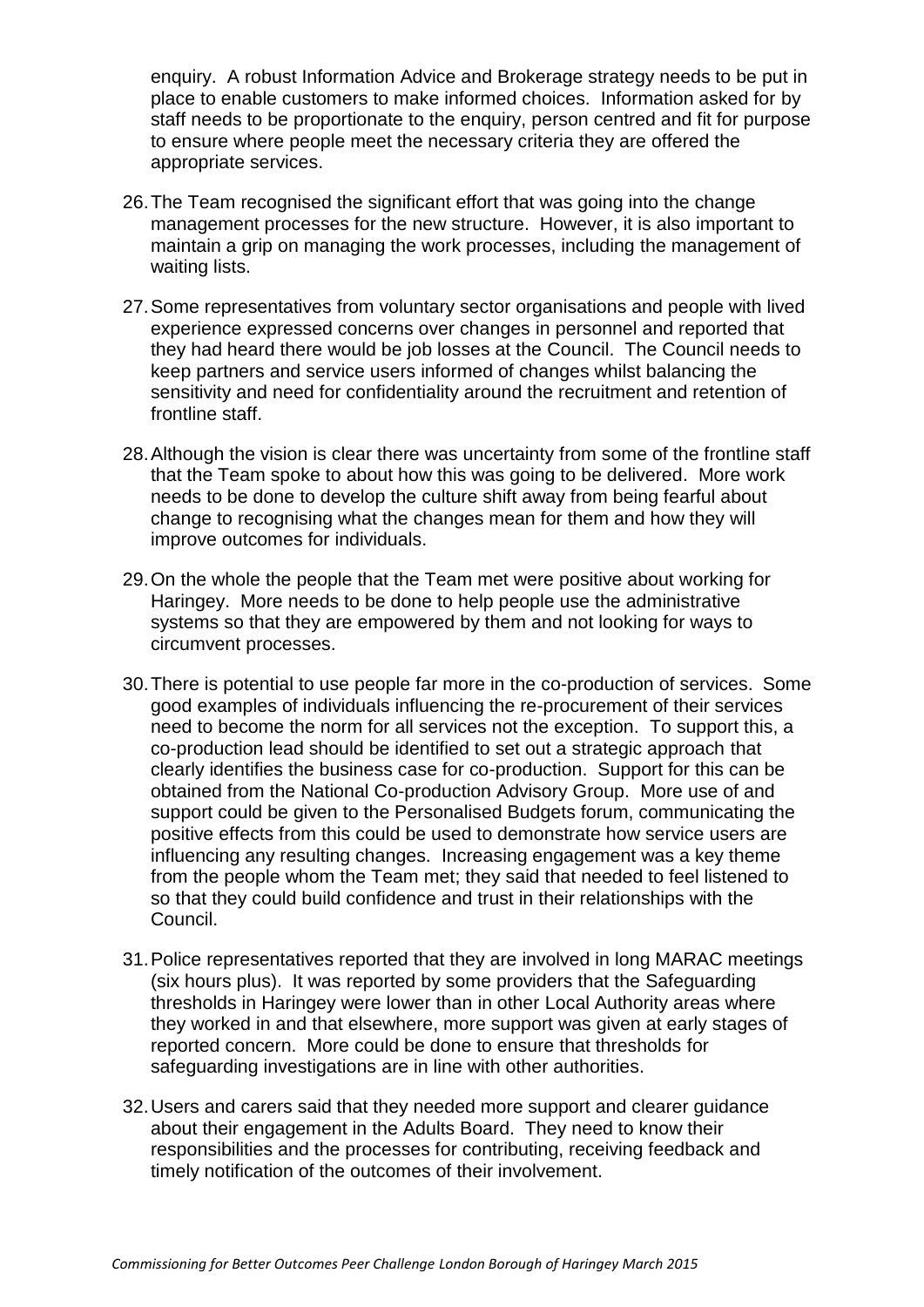*Commissioning for Better Outcomes Peer Challenge London Borough of Haringey March 2015*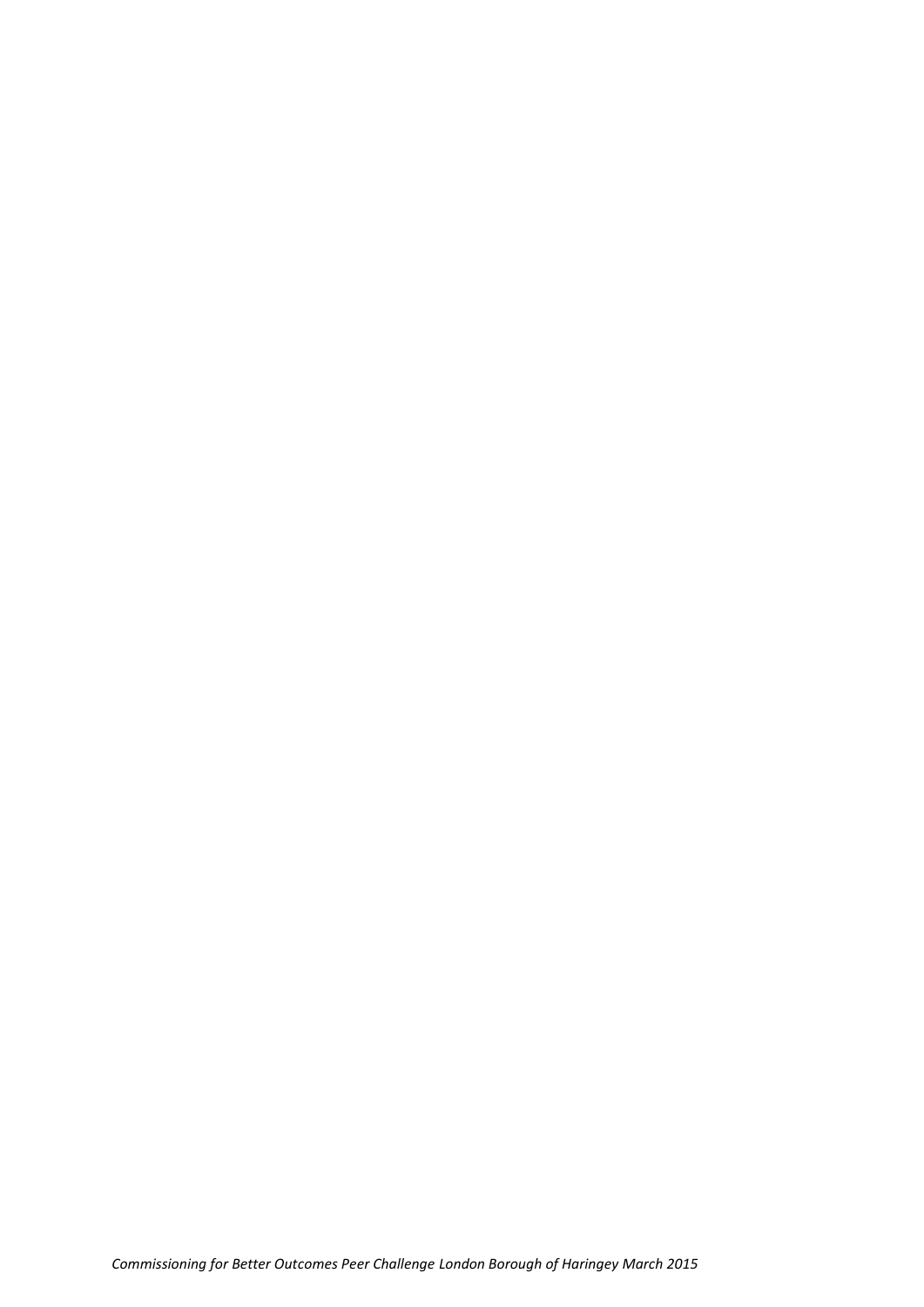## **Inclusive**

## **Strengths**

- Good insight into areas needing development in this standard (6)
- BCF springboard for change engagement with service users in developing the 'I' statements (4,6)
- Green shoots of early development (coproduction in the commissioning cycle)  $(4.6)$
- Clear commitment from partners (Voluntary sector and DP users of service) that they are willing to engage (5,6)
- Some user led organisations (carers and MH)  $(4,6)$
- Transparency in budget challenge and required savings (5.6)
- All citizens being helped to make healthier choices (Well Being approach) (4,6)

#### **Areas for Consideration**

- Systematic coproduction with people requires development (4,6)
- Shared decision making needs to be transparent (4,5,6)
- Need for a more ambitious and comprehensive strategy for the use of IT/digitalisation in care delivery (with safeguards re: inclusion) (4,5,6)
- Quick win Reward and Recognition strategy for service user coproduction (4,6)
- Engagement with providers is patchy, especially for older people's services (5)
- Need to develop the connections between frontline staff, providers and commissioners (5,6,8)
- 33.In the Team's view Haringey showed a good level of awareness as to what was required to further develop a high level of inclusivity. Partners are willing to engage and contribute. There is a positive approach to working together and partners need to be recognised and encouraged further.
- 34.The Better Care Fund has been used to facilitate a change in the approach to engaging with service users so that the "I" statements that are produced are outcome focussed.
- 35.There are examples of co-production at the early stages of the commissioning cycle. This practice needs to be developed further and built on. Where co-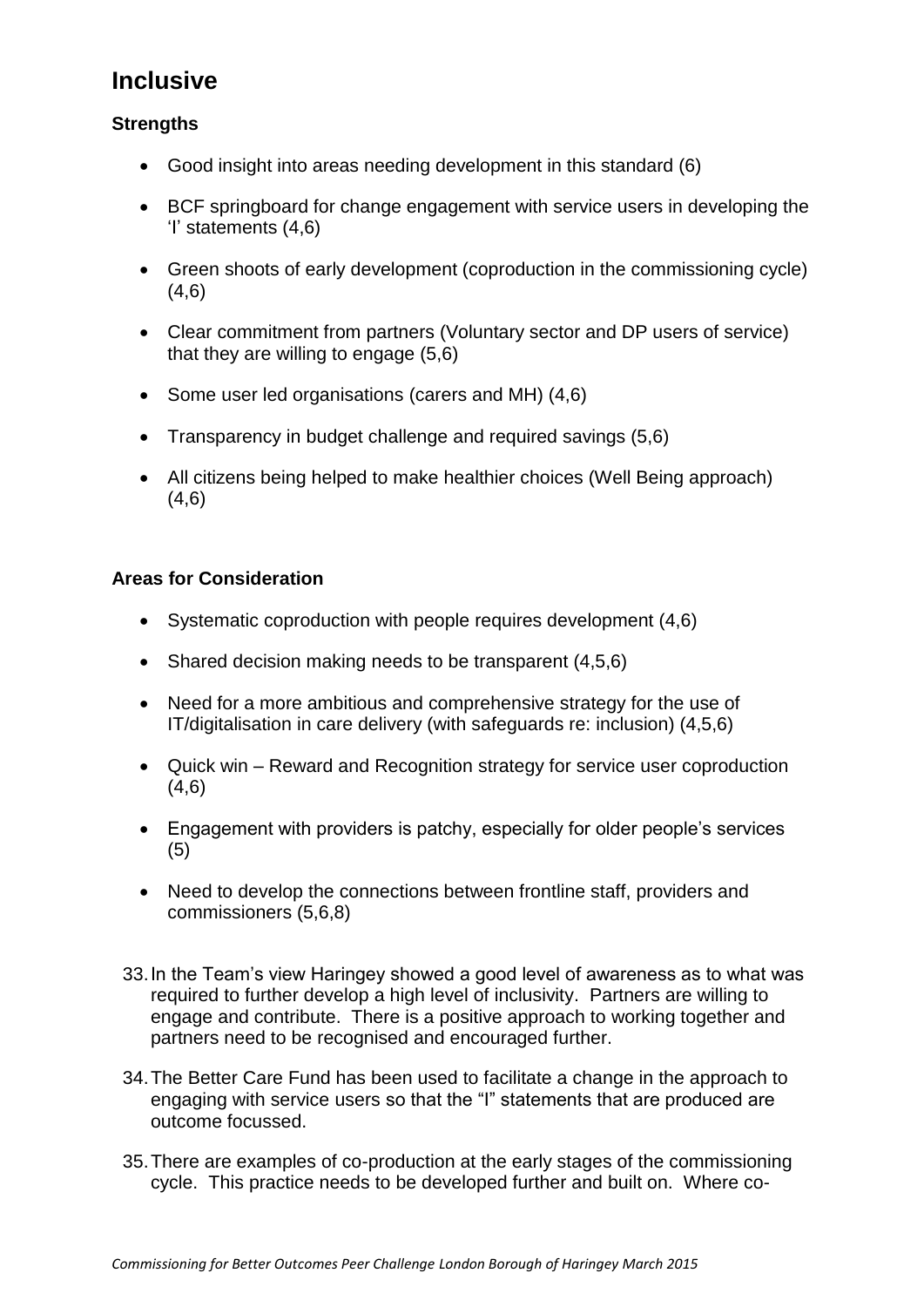production is taking place this needs to be evidenced and fed back to partners so that people can see the impact of their engagement.

- 36.The Council demonstrated that it was willing to engage with the public through its budget setting process. The Team recognised that this was a bruising experience for the Council but that it also clearly demonstrated a willingness to be transparent and engage in open debate about the realities of a harsh financial situation. This approach should continue and partners should be encouraged to adopt a similar level of openness.
- 37.A Well Being approach is being promoted. People are being encouraged to make healthier choices and adopt lifestyles that may make them less dependent on social care support in the longer-term future.
- 38.A systematic approach needs to be adopted and embedded so that it becomes routine for people to be involved at every stage of the commissioning cycle. This will build up trust between the Council, partners, providers and service users so that meaningful co-production can take place.
- 39.The Team heard that 90% of Haringey residents are digitally enabled. However, there were some doubts as to whether this translated into people being able to digitally access services. More needs to be done to create a robust strategy on how digitisation can be used to deliver services and that sets out the ambition for how services could be delivered in the future. Care needs to be given as to how people can use smart technologies, especially amongst the old and disadvantaged in the community, to ensure equality of access. People cannot be excluded because their devices are not sophisticated enough or they themselves lack the ability to use the available technology.
- 40.Haringey needs to develop its reward strategy so that service users, the public and providers are adequately recompensed for participating in consultation and co-production events. This would encourage and enable more people to contribute and share ownership of strategies and service delivery mechanisms. The Council should consider other organisations' policies and refine these so that it meets the Haringey context. It may be useful to contact TLAP (Think Personal Act Local) for advice on developing and promoting co-production. Activities that could further development engagement include; giving citizens greater control over resources by extending individual budgets and increasing the number of areas with budget-holding lead professionals, empowering citizens to support one another (peer support) with new rights for groups of service users, develop the organisational culture so that professionals value citizen contributions by involving more service users in professional training, staff recruitment, inspections and supporting local leaders to drive culture change.
- 41.More needs to be done to engage with providers, especially in developing the Older People's market. The Team were informed about the provider forum but considered that there was insufficient information about the provider market (especially residential care patterns of placement) to enable the new commissioning responsibilities in the Care Act to be fulfilled. This was particularly in relation to ensuring a sustainable and appropriate provision, including housing strategies. It is particularly important that providers demonstrate they are taking the best interests of service users into account; this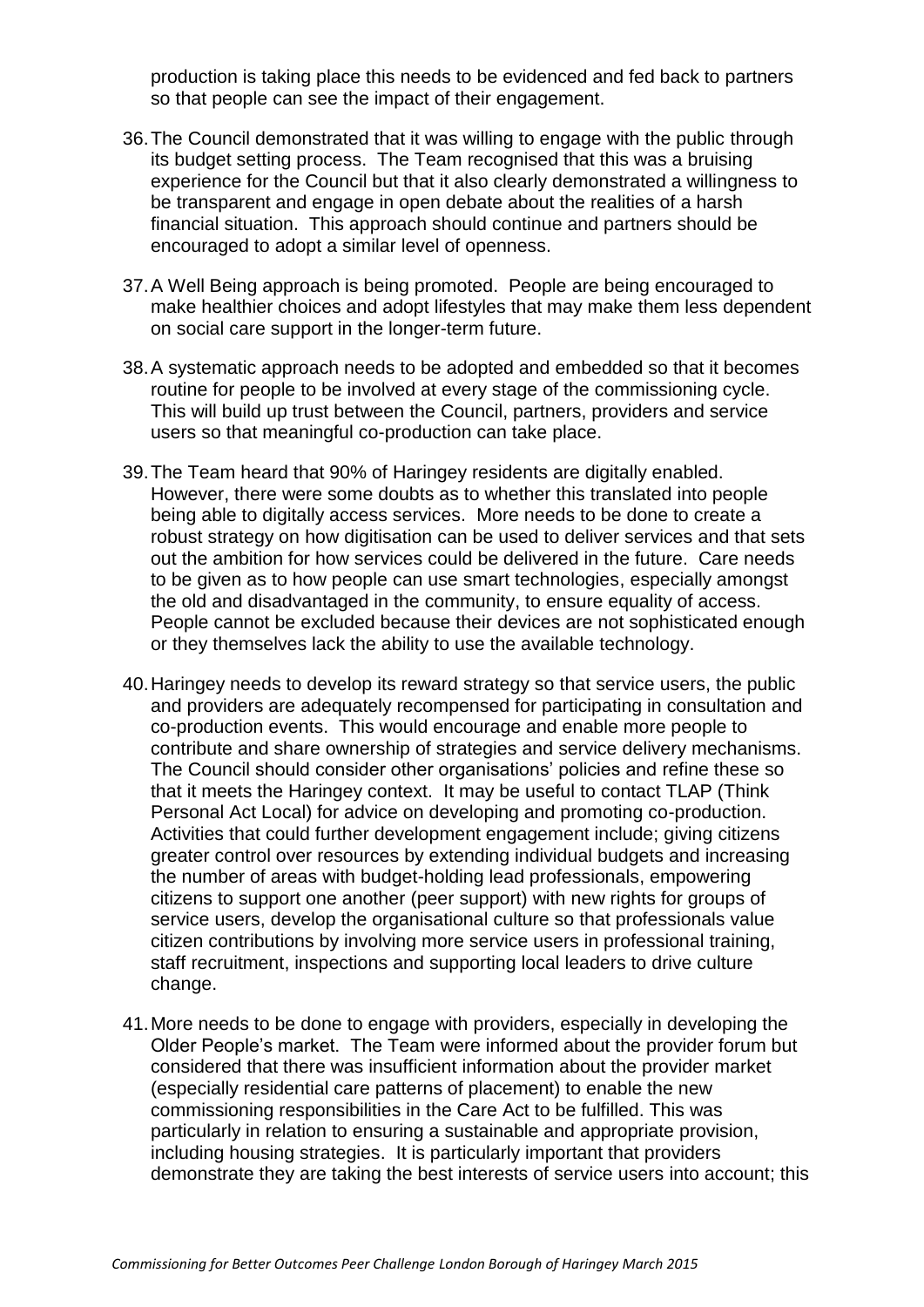could be shown through all providers signing up to a co-production plan, which includes a way for measuring the customers' voice.

42.More needs to be done so that frontline staff, providers and commissioners can understand how their role fits with the roles of others. A formalised meeting would enable learning and development to be targeted on specific areas of need, both now and to support any future needs identified through the workforce development plan.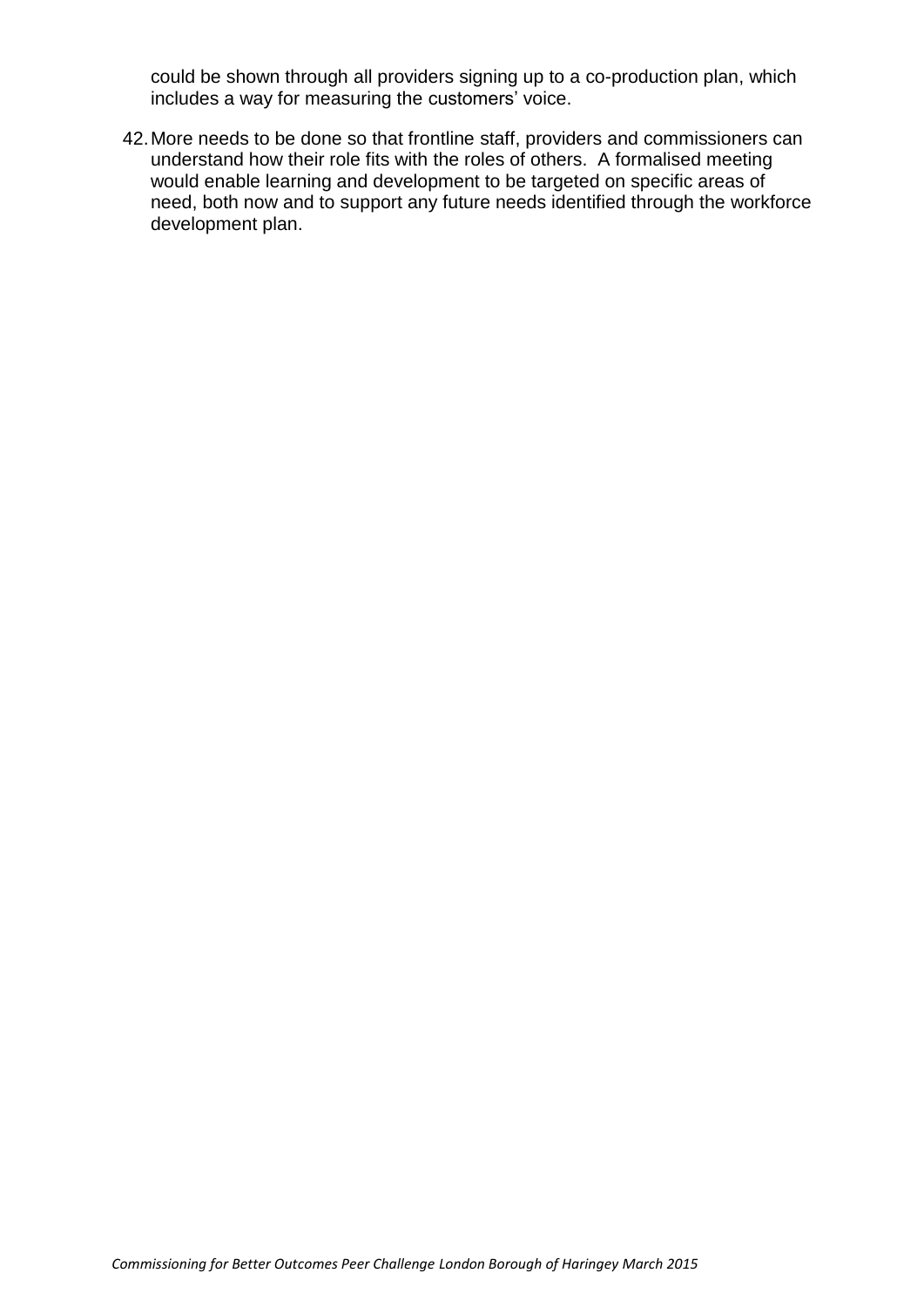## **Well led**

## **Strengths**

- Strong political and managerial leadership and support for commissioning approach (7,8)
- Clear corporate plan provides ambitious commissioning strategy (7,8)
- Health and Wellbeing Board is driving integration and change but plans are at an early stage (7,8)
- Openness and transparency about the challenges in Haringey (7,8)
- Good insight about current position and development gaps (9)
- Uses some performance information to drive change (9)
- ASC management team are positive, engaged and ready for change (7)
- One council approach internal collaboration  $(7,8)$
- The challenges faced by ASC are widely understood (8)
- Good scrutiny arrangements with an opportunity to support next phase of change (7,8,9)
- Joint work with CCG on value based outcomes (8)
- Beginning to address senior level skills through workforce strategy (8,12)

### **Areas for Consideration**

- Patchy disconnect between frontline and corporate direction (8)
- Need to identify where 20% of effort will deliver 80% of the change (prioritisation and alignment urgently required) (8)
- Simplification of the plans and governance structures required (8)
- Budget action plans must reference market and engagement requirements (8)
- Integration ambition needs alignment (8)
- Need to review where capacity is required and the expected pace of achievement (service, finance and IT) (8)
- Use of service user information and knowledge of outcomes to drive change limited and needs further development (9)
- Learning more from others (9)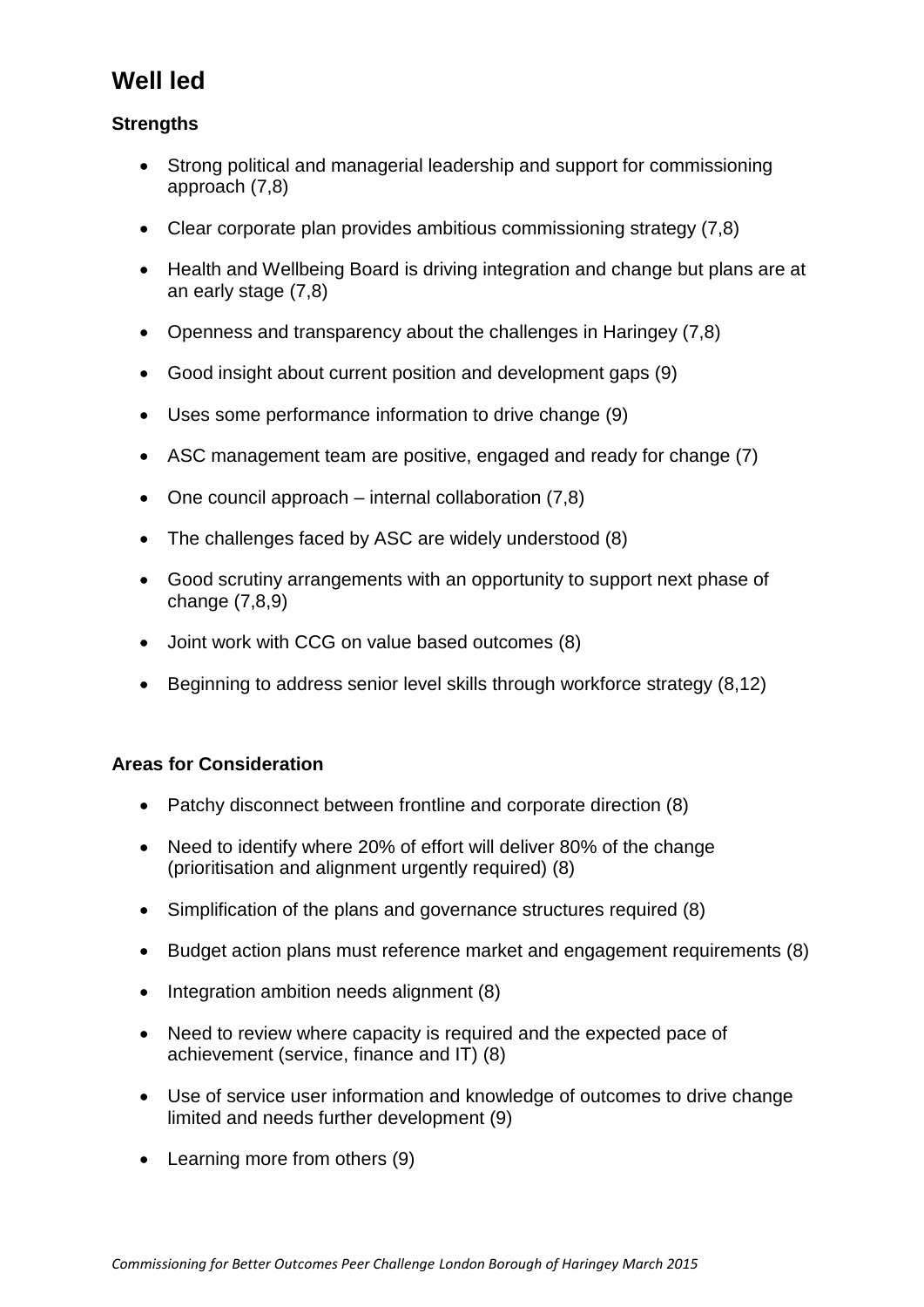- 43.The London Borough of Haringey has a strongly stated ambition for commissioning, which is clearly set out in the corporate plan. This has been developed through consultation and there is distinct senior management and political leadership that is driving this forward. Integration plans with Health are being taken forward through the Health and Wellbeing Board, although this is not as advanced as in some other areas. Haringey has an opportunity to consider the lessons from the 'Pioneer' authorities and see what can be adopted and adapted from their experiences.
- 44.In the Team's view, through the senior leadership, Haringey displays a high level of self-awareness. There is a clear understanding of the current position and the gaps between that and the stated ambition. Performance management information is used identify areas that need to be changed and then to monitor progress. A 'Deep Dive' approach could be used to target specific issues in order to focus a response, the outcome of which could then be used as an exemplar for the rest of the service.
- 45.The Adult Social Care (ASC) leadership is positive and willing to engage in the change process. They are supported by internal colleagues who display an understanding of the issues being faced and the impact that changes in ASC are likely to have on their departments and vice versa. A corporate, structured approach to workforce planning is beginning to address future senior level skills needs, not least around commissioning.
- 46.There is strong senior political support for ASC and an understanding of the issues they are facing. Scrutiny arrangements are well established and these should be used to constructively support the next phase of change. There was recognition from managers that the scrutiny process was robust and a positive experience that provided a foundation for them to build on.
- 47.There is positive joint work with the Clinical Commissioning Group (CCG) on value based outcomes with the Council participating in the North Central London Value Based Commissioning Programme focusing on; mental health, frailty and diabetes. However, a common understanding of the language is required and issues in relation to improving personal outcomes for individuals set within the population based approaches of NHS commissioning.
- 48.Although managers were clear on what was required to deliver the necessary changes some of the frontline staff that the Team spoke to did not have a clear picture as to what was happening to them in relation to organisational change. There appeared to be some disconnection and more needs to be done to ensure frontline staff understand how changes will affect them and the people they are working with.
- 49.There were a considerable number of change programmes concerning front line service delivery, with some overlap between the Council's initiatives and joint work with NHS and other partners. Wherever possible plans and governance arrangements should be brought together to ensure that management resource remains focussed and is not stretched too thinly.
- 50.More market information is needed to inform the ASC budget action plans. Not only is this needed to shape the future market but to demonstrate to providers that decisions are well informed. More could be done to include the wider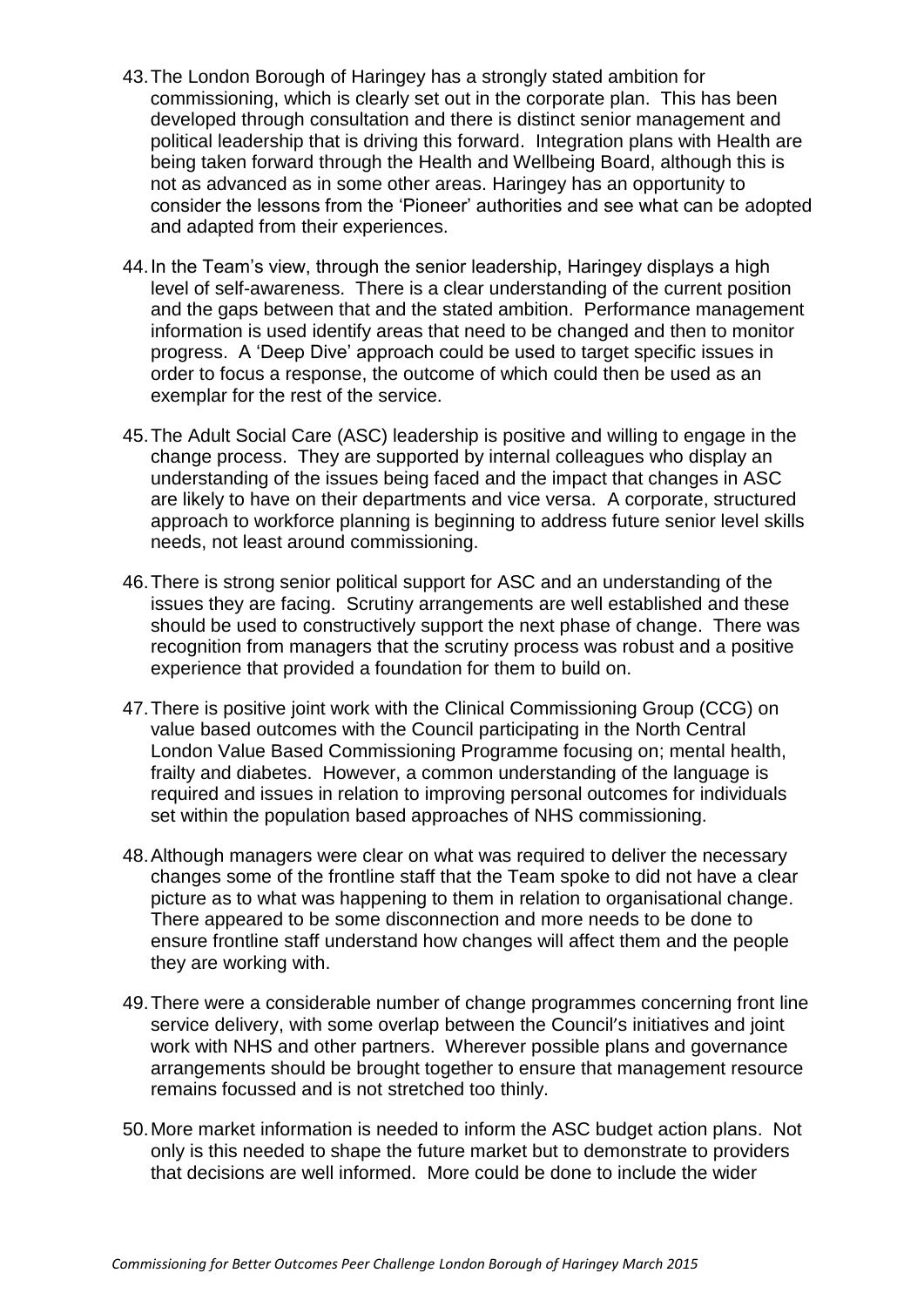market implications and future demand. For example, in commissioning the provision of care for older people, an understanding of the supply and demand for domiciliary care, housing, residential and nursing care (and ideally NHS services) need to be considered with population forecasting, costs of care and budget availability.

- 51.Haringey has a clear appetite for integration, although it was not clear to the Team that the CCG equally shared the same level of ambition. The question needs to be addressed as to how focus is to be given to health/NHS priorities. It may be useful to consider the learning from the original Pioneer authorities, although the Team recognise that working with others in the more recent Manchester style approach may not be suitable for Haringey.
- 52.Given the changes in staffing that have taken place and that are planned for the future, there is a need to review where capacity is required, as well as being clear on the expected pace of achievement. More use could be made of financial information and reports from other services to help understand the potential risks and where capacity may be stretched too thinly.
- 53.The service users that the Team met were keen to engage with Haringey and welcomed opportunities to do so. More use needs to be made of service user information and knowledge of outcomes. Information collected on the impact of interventions and plans should be used to drive future change; this includes how complaints are used to influence outcomes. Of key importance is that service users recognise and see that their wishes are being listened to and that they are kept informed of the outcome of their engagement.
- 54.Haringey has a clear appetite for change and improvement. The Team recommends looking at what other authorities are doing and seeing what can be usefully adapted to meet Haringey's needs. Suggestions of what may be of interest include:
	- Commissioning for outcomes in domiciliary care, (Wiltshire and Nottinghamshire), pioneer Integration sites (NW London, Leeds, Staffordshire and Barnsley), Telecare and digital development, (Salford, Calderdale, Leeds, Birmingham). Further information is available from the ADASS London networks
	- Calderdale Council managing demand for social care, delivering £1.2 million of savings per annum for the duration of the programme. They created a joint access service for health and social care, 'Gateway to care', which assisted over 97% of customers without the need for a full social care assessment.
	- Coventry Council improving reablement services through a reablementbased domiciliary care service within the existing care market
	- London Borough of Hackney **-** a programme of service transformation which included a significant culture change programme. The new vision for social care is based on the principle of promoting independence (delivered £18m savings over 3 years)
	- London Borough of Hackney innovative work with the voluntary sector to help set up a consortia and a special purpose vehicle for health and social care, which attracted a £5.7 million lottery grant to tackle isolation and loneliness.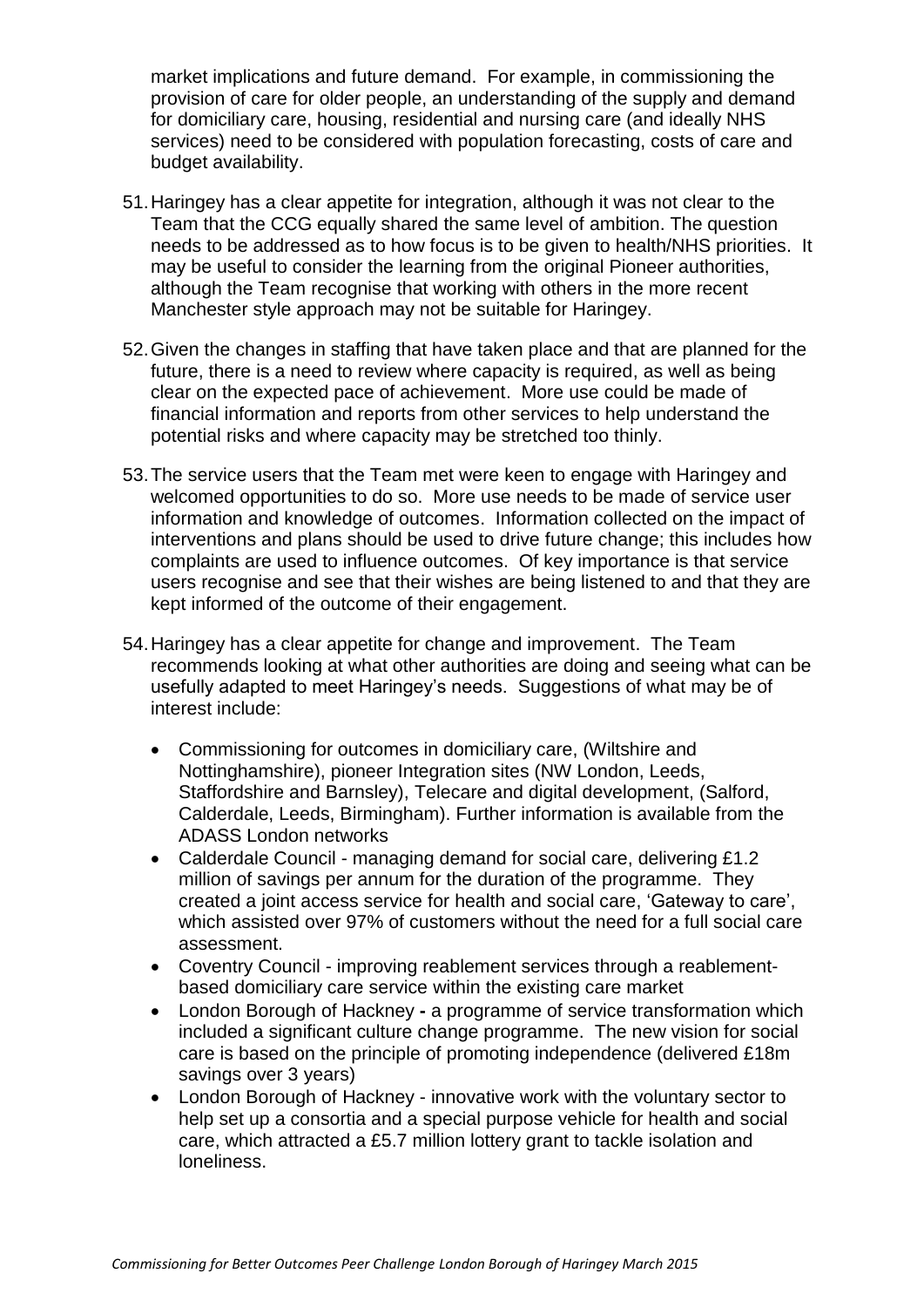## **Promotes a sustainable and diverse market place**

### **Strengths**

- Strong and responsible leadership around the budget process (7,11)
- Internal workforce development programme and approach (12)
- Enthusiastic and motivated senior level commissioners working across the Council (7)
- Positive engagement with providers of service for people with learning disabilities (5,10)
- Positive commitment from providers to engage with the council and deliver innovative services (5)
- Developing a policy on anticipating and responding to provider failure (10)
- Considering new models of social enterprise (10,11)
- Extra care housing redesign engaged providers and people who use services (4,5)
- Data and analysis being looked at systematically to drive discussions around value for money (9,11)

#### **Areas for consideration**

- The generation of positive engagement with provider partners and wider stakeholders (5)
- Significant additional engagement required around next steps of budget consultation, ensuring clarity of options under consideration (4,5,7,8)
- People do not feel listened to (providers, carers, service users, staff) (4,5,8)
- Training and development for the whole ASC workforce is required (including consideration of resources required) (12)
- Lack of approach to address inflation up-lift and Fair Fee process (10,11)
- Lack of collation of intelligence on the diversity of the market place i.e. what's out there (10)
- How is market intelligence being used to inform and assist micro and macrocommissioning (9, 10)
- Lack of systematic quality monitoring and volume of commissioned services (capacity of the market to deliver) (10,11)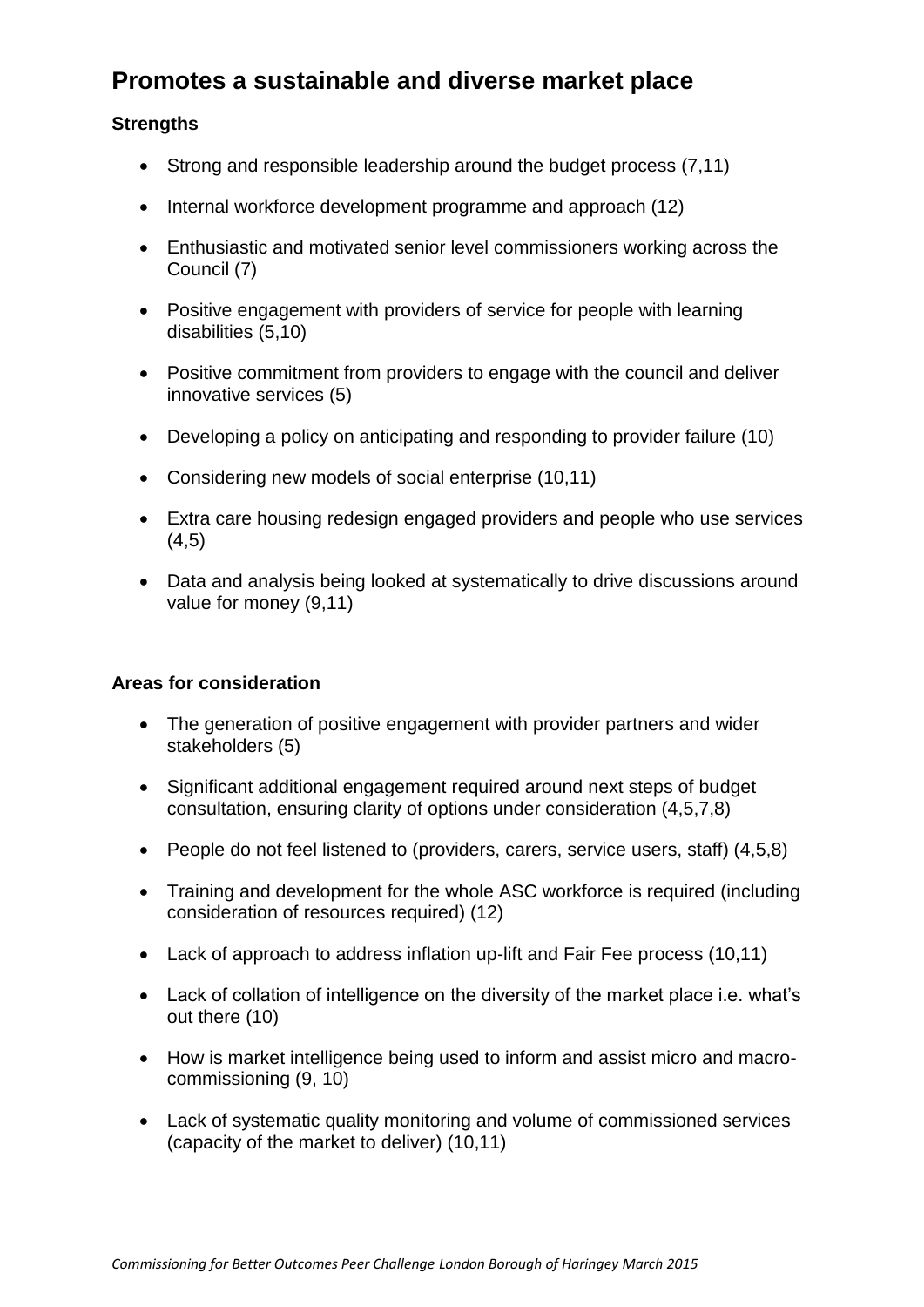- Underdeveloped response to the current and future needs of older people and market supply of care (10,11)
- 55.It was clear to the Team that there is strong and responsible leadership around the budget process. There is an understanding of the financial realities and the impact these have on how services are delivered into the future. This vision is being facilitated by enthusiastic and motivated senior level commissioners who are working across the Council.
- 56.The internal development programme is preparing a workforce to deliver the planned changes to adult social care, including preparing people to undertake a more commission based approach. More work should be done with partners to develop the wider social care workforce so that they are also additionally equipped to engage in and respond to the commissioning cycle. This should be planned for and the resources required for this development need to be identified, including the contribution partners are expected to make. These should be jointly determined and will necessitate mature and robust discussions about how the market will look in the future.
- 57.The Team heard about the Council's positive engagement with providers, particularly with those working with people with learning disabilities. The Team also heard that more generally providers were willing to engage with the Council to look at creating new and innovative ways of providing services. This should be welcomed and ideas co-developed. It was also seen as positive that the Council was developing an early policy on anticipating and responding to provider failure.
- 58.The Team thought it noteworthy that the Council was looking at alternative models of service delivery, including different types of social enterprise. This should be encouraged further with consideration being given to promoting the development of more imaginative types of social enterprise.
- 59.The redesign of extra care housing engaged providers and people who use services to ensure that their views influenced and informed provision. This approach should be built on to encourage providers to develop a more diverse and market relevant offering.
- 60.It is positive that data is collected, analysed and is being looked at systematically. The information from the data is being used to drive discussions around value for money within the Council. This is being used to provide informed challenge to traditional ways of delivering services and should also test innovative suggestions for alternative approaches. However, more needs to be done to ensure that market intelligence is being used to inform and assist micro and macro-commissioning.
- 61.The Team heard that people (service users, providers and staff) do not feel listened to. More needs to be done to set out what options are being considered by the Council and to make it clear as to what can be influenced and changed in these proposals. This is particularly the case when considering the next stage of the budget implications. It also needs to be clear how proposals are arrived at, including where co-production has occurred and how market information has been used to influence thinking.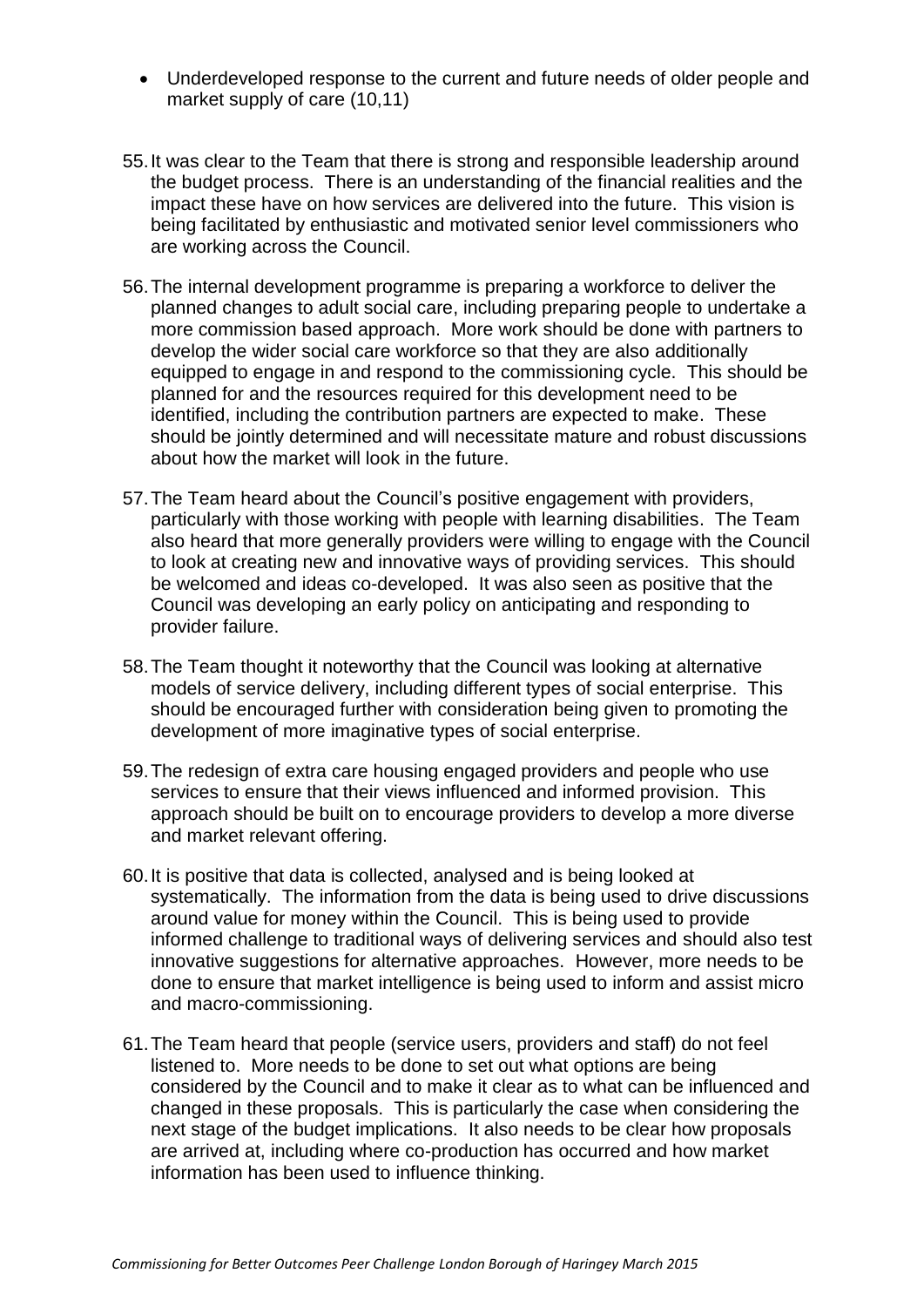- 62.More needs to be done to address inflation up-lift and enact a Fair Fee process. The Council should ensure that there are open discussions with providers about the current financial situation, including the levels of pay and quality of care. The Council should satisfy itself that providers are paying staff the minimum wage and make an assessment of the sustainability of supply. Discussions should also consider the cost of providing innovative methods of achieving agreed outcomes for service users.
- 63.Information on the provider market needs to be brought together and held in one place so that it can be accessed and analysed more easily. By collating information on what and how much is being commissioned (as well as what services are already being provided that may not be formally commissioned) intelligence can be developed on the diversity of the market place as well as the capacity of the market to deliver what is specified through commissioning. There needs to be a systematic approach to knowing what is happening in the whole market and for this to be used to address issues such as out of borough placements due to lack of supply.
- 64.In the Team's view there appeared to be an underdeveloped response to the current and future needs of older people and market supply of care. There is a need for more data on older people and for this to be used to inform the need for future housing and extra care provision.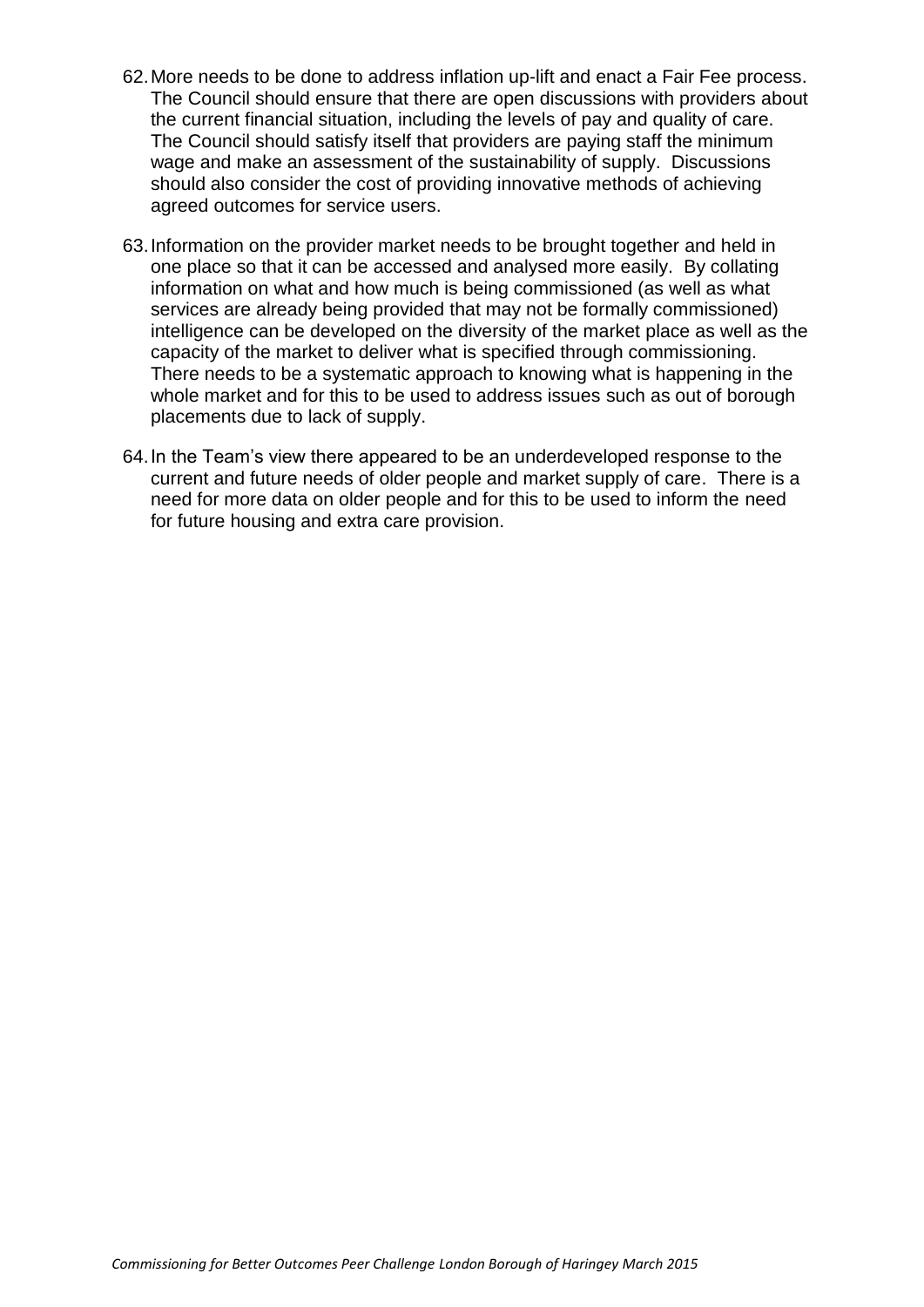## **Contact details**

For more information about the Commissioning for Better Outcomes Peer Challenge at London Borough of Haringey please contact:

**Jonathan Trubshaw** Challenge Manager **Local Government Association** Email: [jonathan.trubshaw@btinternet.com](mailto:jonathan.trubshaw@btinternet.com) Tel: 077 3650 9794

For more information on adults peer challenges and peer reviews or the work of the Local Government Association please see our website [http://www.local.gov.uk/peer](http://www.local.gov.uk/peer-challenges/-/journal_content/56/10180/3511083/ARTICLE)[challenges/-/journal\\_content/56/10180/3511083/ARTICLE](http://www.local.gov.uk/peer-challenges/-/journal_content/56/10180/3511083/ARTICLE)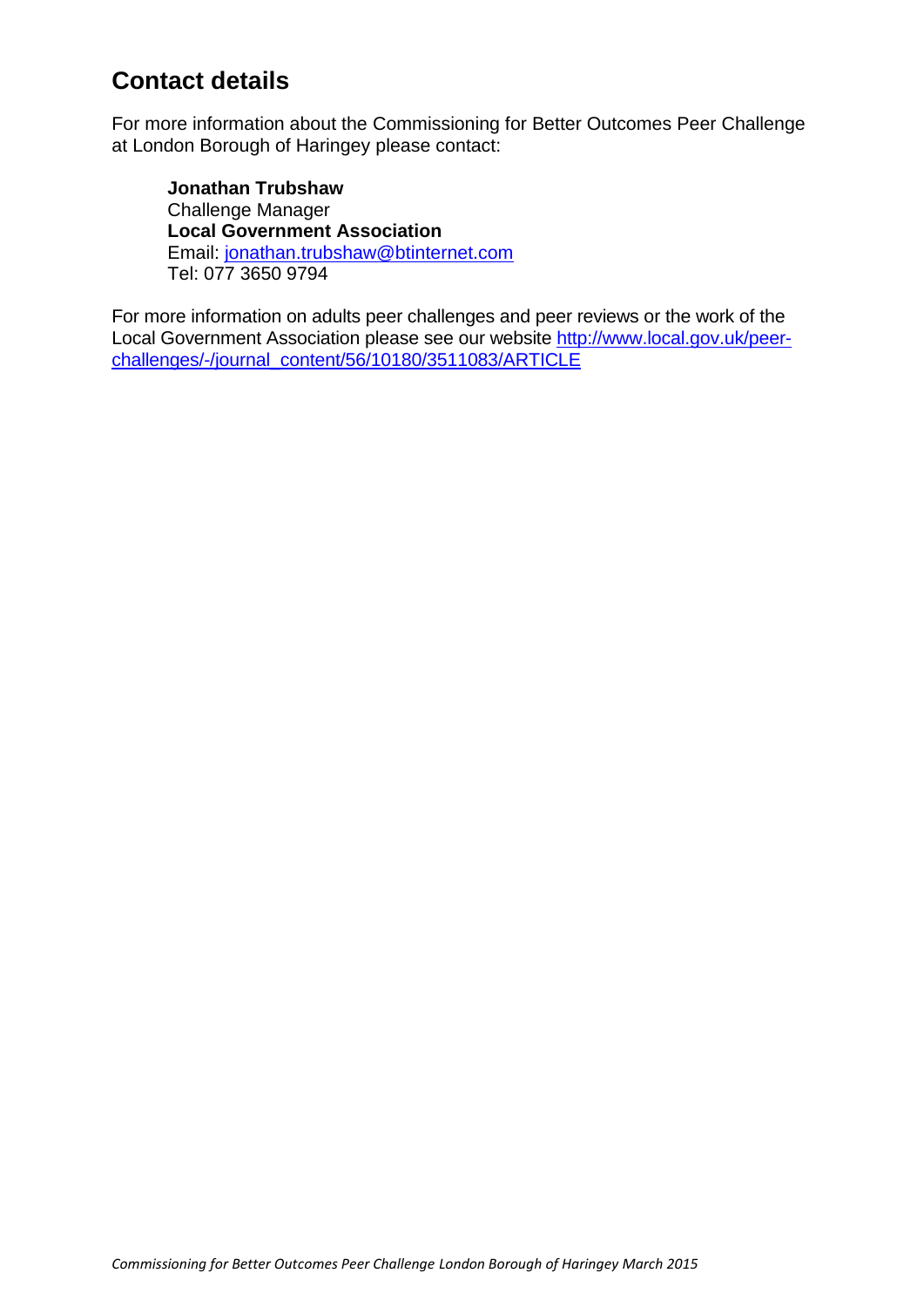## **Appendix 1 –Commissioning for Better Outcomes Standards**

| <b>Domain</b>                                      | <b>Description</b>                                                                                                                                                                                                                                | <b>Standards</b>                                                                                                                        |
|----------------------------------------------------|---------------------------------------------------------------------------------------------------------------------------------------------------------------------------------------------------------------------------------------------------|-----------------------------------------------------------------------------------------------------------------------------------------|
| <b>Person-centred and</b><br>outcomes-focused      | This domain covers the<br>quality of experience of<br>people who use social care<br>services, their families and<br>carers and local<br>communities. It considers<br>the outcomes of social care<br>at both an individual and<br>population level | 1. Person-centred and<br>focuses on outcomes<br>2. Promotes health and<br>wellbeing<br>3. Delivers social value                         |
| <b>Inclusive</b>                                   | This domain covers the<br>inclusivity of commissioning,<br>both in terms of the process<br>and outcomes.                                                                                                                                          | 4. Coproduced with local<br>people, their carers and<br>communities<br>5. Positive engagement with<br>providers<br>6. Promotes equality |
| <b>Well led</b>                                    | This domain covers how well<br>led commissioning is by the<br>Local Authority, including<br>how commissioning of social<br>care is supported by both<br>the wider organisation and<br>partner organisations.                                      | 7. Well led<br>8. A whole system approach<br>9. Uses evidence about what<br>works                                                       |
| Promotes a sustainable and<br>diverse market place | This domain covers the<br>promotion of a vibrant,<br>diverse and sustainable<br>market, where improving<br>quality and safety is integral<br>to commissioning decisions.                                                                          | 10. A diverse and sustainable<br>market<br>11. Provides value for money<br>12. Develops the workforce                                   |